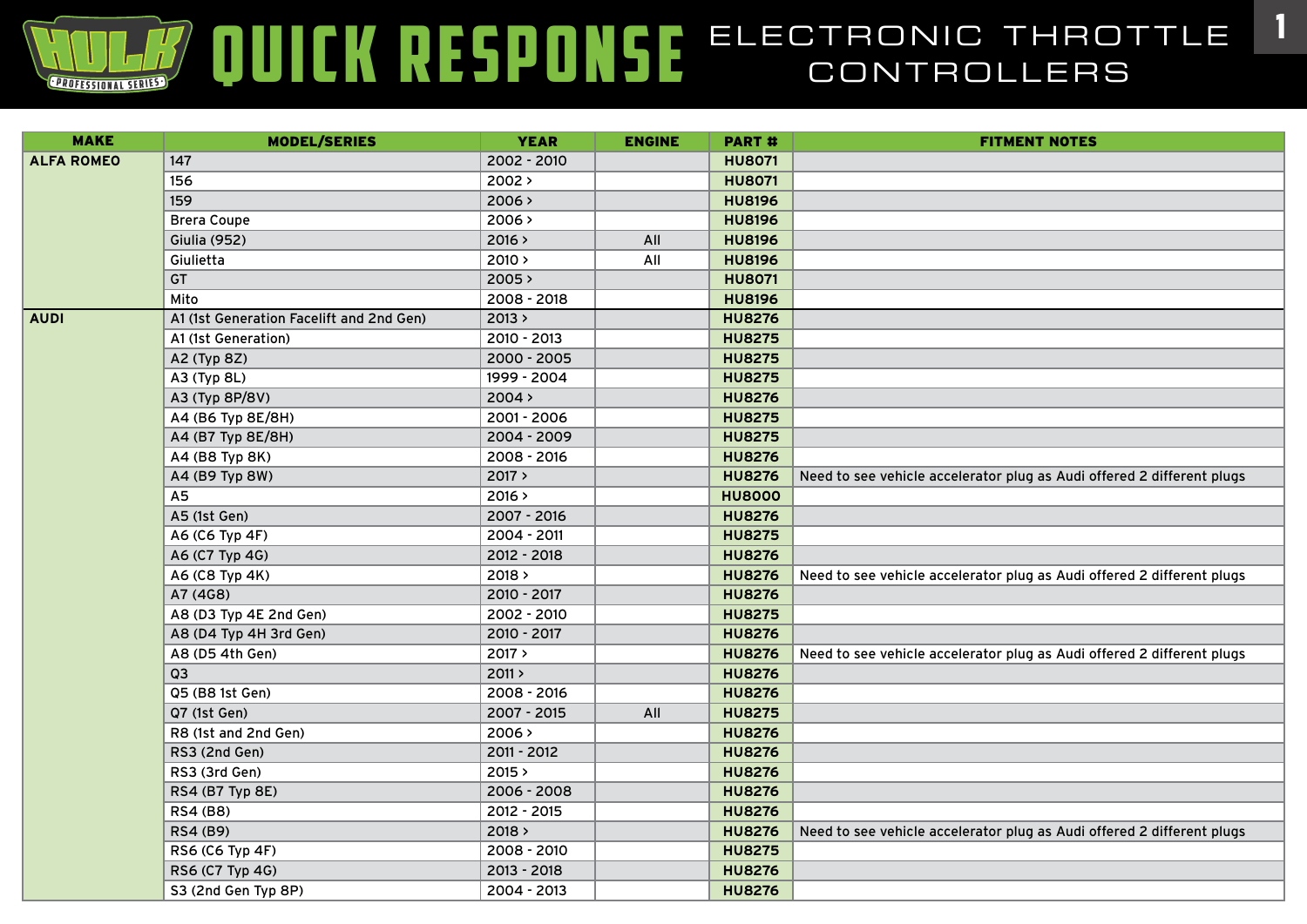| <b>MAKE</b>      | <b>MODEL/SERIES</b>             | <b>YEAR</b> | <b>ENGINE</b> | <b>PART#</b>  | <b>FITMENT NOTES</b>                                                   |
|------------------|---------------------------------|-------------|---------------|---------------|------------------------------------------------------------------------|
|                  | S3 (3rd Gen Typ 8V)             | 2013 >      |               | <b>HU8276</b> |                                                                        |
|                  | S4 (B6 Typ 8E/8H)               | 2001 - 2006 |               | <b>HU8275</b> |                                                                        |
|                  | S4 (B7 Typ 8E/8H)               | 2004 - 2009 |               | <b>HU8275</b> |                                                                        |
|                  | S4 (B8 Typ 8K)                  | 2008 - 2016 |               | <b>HU8276</b> |                                                                        |
|                  | S4 (B9 Typ 8W)                  | 2017 >      |               | <b>HU8276</b> | Need to see vehicle accelerator plug as Audi offered 2 different plugs |
|                  | S <sub>5</sub>                  | 2016 >      |               | <b>HU8000</b> |                                                                        |
|                  | S5 (B8 1st Gen Typ 8T and 8.5T) | 2007 - 2016 |               | <b>HU8276</b> |                                                                        |
|                  | S8 (D3 2nd Gen)                 | 2002 - 2010 |               | <b>HU8275</b> |                                                                        |
|                  | S8 (D4 3rd Gen)                 | 2010 - 2017 |               | <b>HU8276</b> |                                                                        |
|                  | S8 (D5 4th Gen)                 | 2017 -      |               | <b>HU8276</b> |                                                                        |
|                  | SQ <sub>5</sub>                 | 2013 >      |               | <b>HU8276</b> |                                                                        |
|                  | TT (Mk1)                        | 1998 - 2006 |               | <b>HU8275</b> |                                                                        |
|                  | TT (Mk2)                        | 2006 - 2014 |               | <b>HU8276</b> |                                                                        |
|                  | TT (Mk3)                        | 2014 >      |               | <b>HU8276</b> |                                                                        |
| <b>BMW</b>       | <b>All Models</b>               | $2000 -$    | All           | <b>HU8010</b> |                                                                        |
| <b>BUICK</b>     | Encore                          | 2013 >      |               | <b>HU8020</b> |                                                                        |
|                  | GL8 (1st Gen)                   | 2000 - 2010 |               | <b>HU8196</b> |                                                                        |
| <b>CADILLAC</b>  | <b>ATS</b>                      | 2013 - 2019 |               | <b>HU8020</b> |                                                                        |
|                  | <b>BLS</b>                      | 2005 - 2010 |               | <b>HU8196</b> |                                                                        |
|                  | <b>CTS</b>                      | 2014 - 2019 |               | <b>HU8020</b> |                                                                        |
|                  | <b>STS</b>                      | 2005 - 2011 |               | <b>HU8196</b> |                                                                        |
| <b>CHANGAN</b>   | CS <sub>20</sub>                |             |               | <b>HU8070</b> |                                                                        |
| <b>CHEVROLET</b> | Camaro                          | 2016 >      |               | <b>HU8020</b> |                                                                        |
|                  | Colorado (2nd Gen)              | 2012 >      |               | <b>HU8196</b> |                                                                        |
|                  | Corvette (C7)                   | 2014 - 2019 |               | <b>HU8020</b> |                                                                        |
|                  | Corvette (C8)                   | 2019 >      |               | <b>HU8020</b> |                                                                        |
|                  | Cruze                           | 2008 - 2016 | All           | <b>HU8196</b> |                                                                        |
|                  | Epica                           | 2006 - 2013 |               | <b>HU8071</b> |                                                                        |
|                  | <b>HHR</b>                      | 2006 - 2011 |               | <b>HU8196</b> |                                                                        |
|                  | Malibu (7th Gen)                | 2008 - 2012 | All           | <b>HU8020</b> |                                                                        |
|                  | Malibu (8th Gen)                | 2012 - 2016 | All           | <b>HU8020</b> |                                                                        |
|                  | Malibu (9th Gen)                | 2017 >      | All           | <b>HU8020</b> |                                                                        |
|                  | Orlando (1st Gen)               | 2011 - 2018 |               | <b>HU8196</b> |                                                                        |
|                  | Sail (1st Gen)                  | 2001 - 2009 |               | <b>HU8196</b> |                                                                        |
|                  | Silverado (2nd Gen)             | 2007 - 2014 | All           | <b>HU8021</b> |                                                                        |
|                  | Silverado (3rd Gen)             | 2014 - 2019 | All           | <b>HU8021</b> |                                                                        |
|                  | Silverado (4th Gen)             | 2019 >      |               | <b>HU8041</b> |                                                                        |
|                  | Sonic (2nd Gen)                 | 2012 >      |               | <b>HU8020</b> |                                                                        |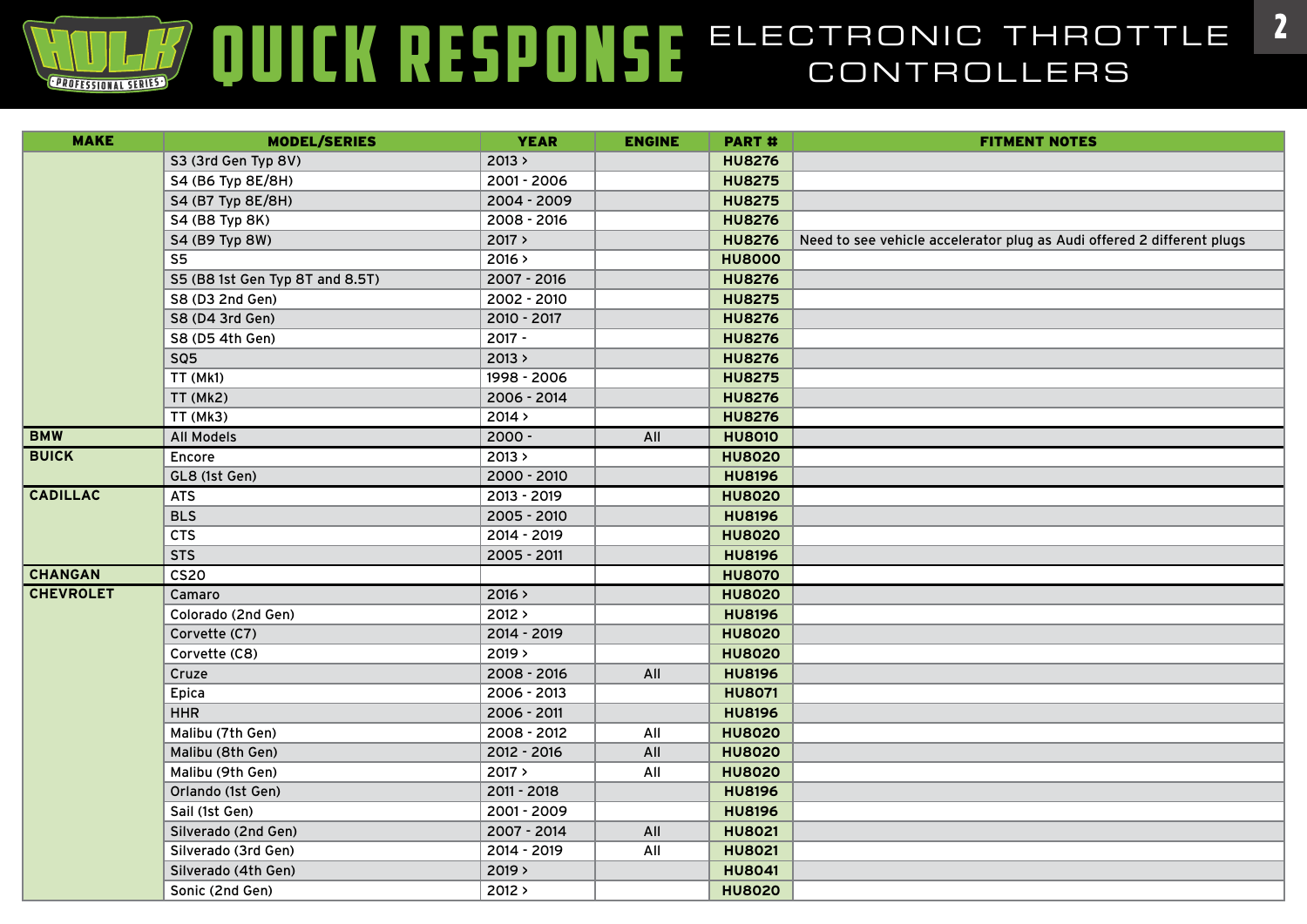| <b>MAKE</b>     | <b>MODEL/SERIES</b>   | <b>YEAR</b> | <b>ENGINE</b> | <b>PART#</b>  | <b>FITMENT NOTES</b>              |
|-----------------|-----------------------|-------------|---------------|---------------|-----------------------------------|
|                 | Spark (3rd Gen)       | 2009 - 2015 |               | <b>HU8020</b> |                                   |
|                 | Spark (4th Gen)       | 2016 >      |               | <b>HU8020</b> |                                   |
|                 | Suburban (10th Gen)   | 2007 - 2014 |               | <b>HU8021</b> |                                   |
|                 | Suburban (11th Gen)   | 2015 >      |               | <b>HU8021</b> |                                   |
|                 | Tornado (2nd Gen)     | 2011 >      |               | <b>HU8196</b> |                                   |
|                 | Trailblazer (2nd Gen) | 2012 >      |               | <b>HU8196</b> |                                   |
|                 | <b>Trax</b>           | 2013 >      |               | <b>HU8020</b> |                                   |
| <b>CHRYSLER</b> | 200 (1st Gen)         | 2011 - 2014 |               | <b>HU8177</b> |                                   |
|                 | 200 (2nd Gen)         | 2015 - 2017 |               | <b>HU8196</b> |                                   |
|                 | 300C (1st Gen)        | 2005 - 2007 | All           | <b>HU8030</b> | Check plugs as can also be HU8095 |
|                 | 300C (2nd Gen)        | 2008 >      | All           | <b>HU8095</b> |                                   |
|                 | Crossfire             | 2004 - 2008 |               | <b>HU8165</b> |                                   |
|                 | <b>Grand Voyager</b>  | 2008 - 2016 | All           | <b>HU8095</b> |                                   |
| <b>CITROEN</b>  | C3 (3rd Gen)          | 2016 >      |               | <b>HU8215</b> |                                   |
|                 | C4 (2nd Gen)          | 2010 - 2018 |               | <b>HU8177</b> |                                   |
|                 | C5 (2nd Gen)          | 2008 - 2017 |               | <b>HU8215</b> |                                   |
|                 | C6                    | 2016 >      |               | <b>HU8215</b> |                                   |
|                 | DS3                   | 2009 >      |               | <b>HU8215</b> |                                   |
|                 | DS4                   | 2010 - 2018 |               | <b>HU8215</b> |                                   |
|                 | DS5                   | 2011 - 2018 |               | <b>HU8215</b> |                                   |
|                 | DS6                   | 2014 >      |               | <b>HU8215</b> |                                   |
|                 | Jumper                | 2006 - 2014 |               | <b>HU8071</b> |                                   |
|                 | Jumper                | 2015 >      |               | <b>HU8196</b> |                                   |
|                 | Nemo                  | 2007 >      |               | <b>HU8071</b> |                                   |
| <b>DACIA</b>    | Duster                | 2009 >      |               | <b>HU8195</b> |                                   |
|                 | Logan                 | 2004 >      |               | <b>HU8195</b> |                                   |
|                 | Sandero               | 2007 >      |               | <b>HU8195</b> |                                   |
| <b>DODGE</b>    | Avenger               | 2007 - 2014 |               | <b>HU8177</b> |                                   |
|                 | Caliber               | 2007 - 2012 |               | <b>HU8177</b> |                                   |
|                 | Challenger (3rd Gen)  | $2009$ >    |               | <b>HU8095</b> |                                   |
|                 | Journey               | $2009$ >    |               | <b>HU8177</b> |                                   |
|                 | Magnum (LX)           | 2005 - 2008 |               | <b>HU8177</b> |                                   |
|                 | Nitro                 | 2007 - 2012 |               | <b>HU8095</b> | Check plug as may also be HU8177  |
|                 | Ram (3rd Gen)         | 2002 - 2008 | All           | <b>HU8095</b> |                                   |
|                 | Ram (4th Gen)         | 2009 - 2018 | All           | <b>HU8095</b> |                                   |
|                 | Ram (6th Gen)         | 2019 >      | All           | <b>HU8095</b> | Check plug as may also be HU8177  |
|                 | Viper (4th Gen)       | 2008 - 2010 |               | <b>HU8095</b> |                                   |
|                 | Viper (5th Gen)       | 2013 - 2017 |               | <b>HU8095</b> |                                   |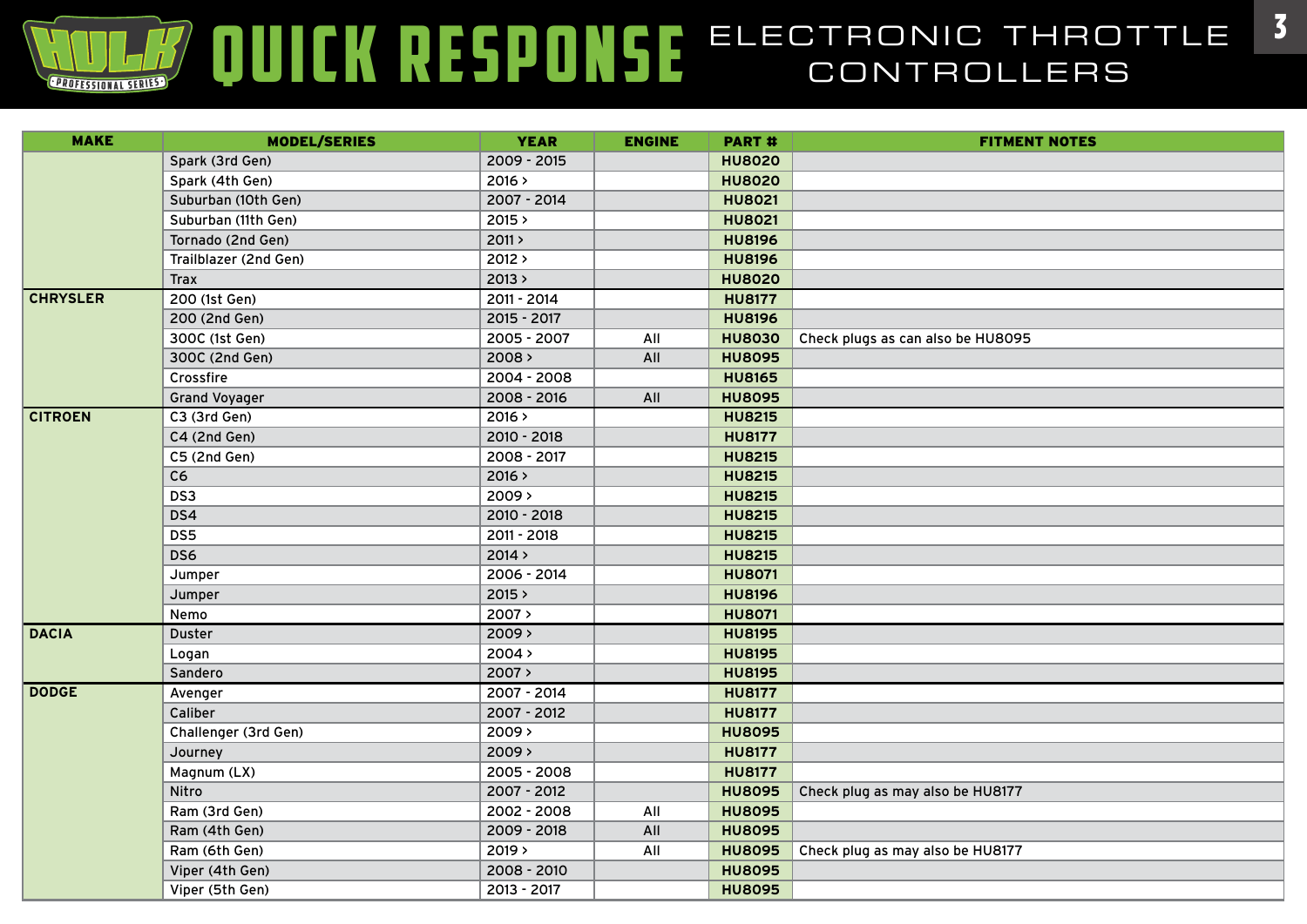| <b>MAKE</b> | <b>MODEL/SERIES</b>           | <b>YEAR</b> | <b>ENGINE</b> | <b>PART#</b>  | <b>FITMENT NOTES</b> |
|-------------|-------------------------------|-------------|---------------|---------------|----------------------|
| <b>FIAT</b> | 500                           | 2007 - 2014 | All           | <b>HU8196</b> |                      |
|             | Abarth 500                    | 2007 - 2014 | All           | <b>HU8196</b> |                      |
|             | Croma                         | 2005 - 2010 |               | <b>HU8071</b> |                      |
|             | Ducato (3rd Gen)              | 2006 >      | All           | <b>HU8196</b> |                      |
|             | Fiorino                       | 2007 >      |               | <b>HU8071</b> |                      |
|             | Freemont                      | $2009$ >    |               | <b>HU8177</b> |                      |
|             | <b>Grande Punto</b>           | 2005 - 2009 |               | <b>HU8071</b> |                      |
|             | Idea                          | 2003 - 2016 |               | <b>HU8071</b> |                      |
|             | Linea                         | 2007 - 2018 |               | <b>HU8071</b> |                      |
|             | Palio (2nd Gen)               | 2011 - 2017 |               | <b>HU8071</b> |                      |
|             | Perla                         | 2006 - 2007 |               | <b>HU8071</b> |                      |
|             | Punto (2nd Gen)               | 1999 - 2010 |               | <b>HU8071</b> |                      |
|             | Punto (3rd Gen)               | 2005 - 2018 |               | <b>HU8071</b> |                      |
|             | Siena (2nd Gen)               | 2012 >      |               | <b>HU8071</b> |                      |
|             | Stilo                         | 2001 - 2010 |               | <b>HU8071</b> |                      |
|             | Strada                        | 2013 >      |               | <b>HU8071</b> |                      |
| <b>FORD</b> | C-Max (2nd Gen)               | 2011 >      |               | <b>HU8041</b> |                      |
|             | Ecosport (1st Gen)            | 2004 - 2012 |               | <b>HU8265</b> |                      |
|             | Ecosport (2nd Gen)            | 2013 >      |               | <b>HU8265</b> |                      |
|             | Edge (2nd Gen)                | 2015 >      |               | <b>HU8041</b> |                      |
|             | Escape (2nd Gen)              | 2008 - 2012 |               | <b>HU8146</b> |                      |
|             | Escape (3rd Gen)              | 2013 >      |               | <b>HU8041</b> |                      |
|             | Escort                        | 2015 >      |               | <b>HU8041</b> |                      |
|             | Everest (2nd Gen)             | 2009 - 2015 | All           | <b>HU8040</b> |                      |
|             | Everest (3rd Gen)             | 2015 >      | All           | <b>HU8041</b> |                      |
|             | Explorer (5th Gen)            | 2011 - 2019 |               | <b>HU8041</b> |                      |
|             | F Truck (12th Gen)            | 2009 - 2014 |               | <b>HU8041</b> |                      |
|             | F Truck (13th Gen)            | 2015 >      | All           | <b>HU8041</b> |                      |
|             | F150 Raptor                   | 2010 - 2014 | All           | <b>HU8041</b> |                      |
|             | F150 Raptor                   | 2017 >      | All           | <b>HU8041</b> |                      |
|             | Falcon (FG X)                 | 2014 - 2016 | All           | <b>HU8275</b> |                      |
|             | Falcon (FG)                   | 2008 - 2014 | All           | <b>HU8275</b> |                      |
|             | Focus (3rd Gen)               | 2011 - 2018 | All           | <b>HU8041</b> |                      |
|             | Focus (4th Gen)               | 2018 >      | All           | <b>HU8041</b> |                      |
|             | Fusion (2nd Gen)              | 2013 >      |               | <b>HU8041</b> |                      |
|             | Kuga (2nd Gen)                | 2012 >      | All           | <b>HU8041</b> |                      |
|             | Mondeo (4th Gen)              | 2014 >      | All           | <b>HU8041</b> |                      |
|             | Mustang (6th Gen) S550 Series | 2015 >      | All           | <b>HU8041</b> |                      |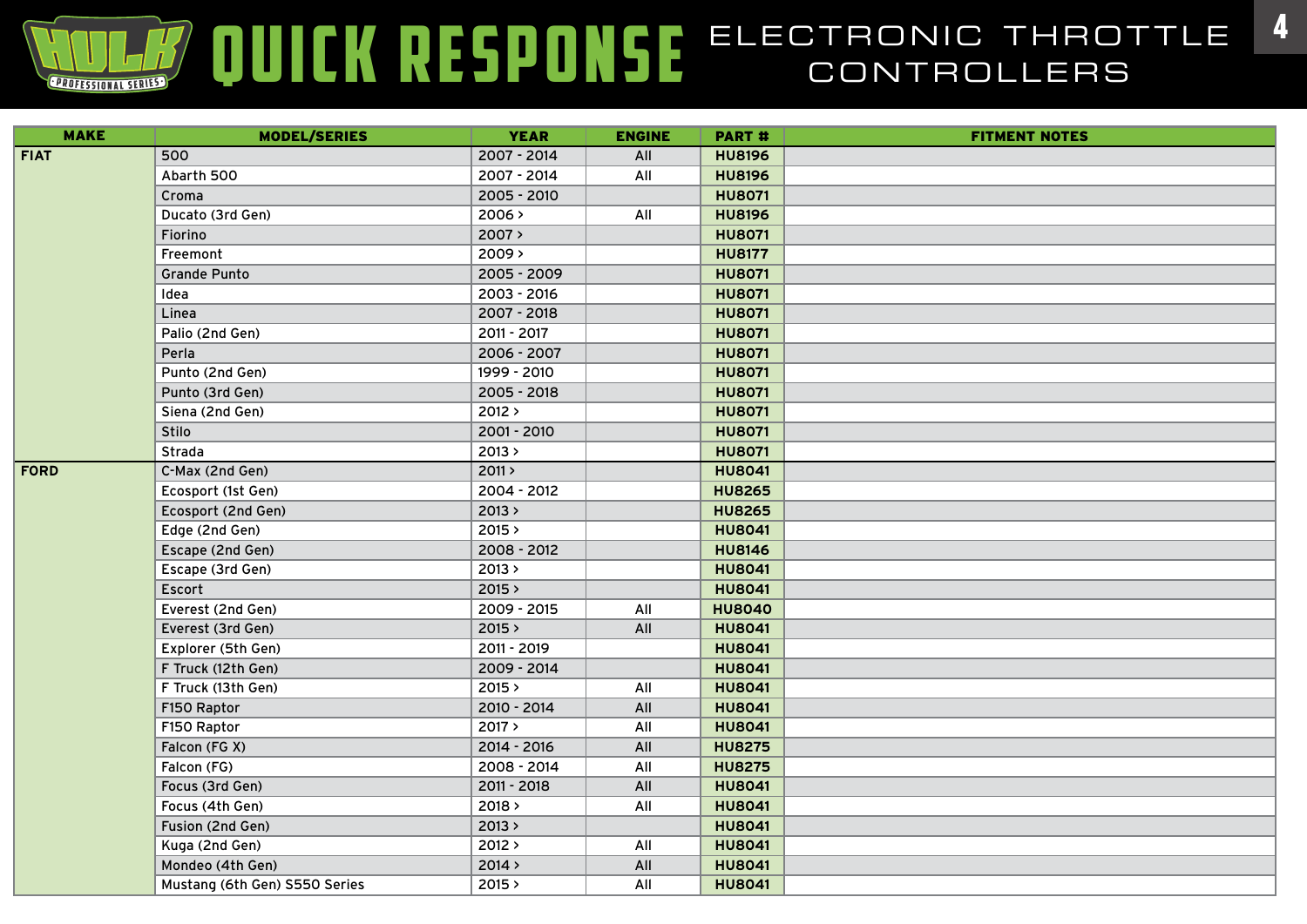| <b>MAKE</b>         | <b>MODEL/SERIES</b>    | <b>YEAR</b> | <b>ENGINE</b> | PART #        | <b>FITMENT NOTES</b> |
|---------------------|------------------------|-------------|---------------|---------------|----------------------|
|                     | Ranger (PJ)            | 2006 - 2009 | All           | <b>HU8040</b> |                      |
|                     | Ranger (PK)            | 2009 - 2011 | All           | <b>HU8040</b> |                      |
|                     | Ranger (PX)            | 2011 - 2015 | All           | <b>HU8041</b> |                      |
|                     | Ranger (PX3)           | 2018 >      | All           | <b>HU8041</b> |                      |
|                     | Ranger (PXII)          | 2015 - 2018 | All           | <b>HU8041</b> |                      |
|                     | Ranger Raptor          | 2018 >      | All           | <b>HU8041</b> |                      |
|                     | S-Max (2nd Gen)        | 2015 >      |               | <b>HU8041</b> |                      |
|                     | Territory              | 2010 >      | All           | <b>HU8275</b> |                      |
|                     | Transit (4th Gen)      | 2013 >      | All           | <b>HU8041</b> |                      |
| <b>GMC</b>          | Sierra (2nd Gen)       | 2007 - 2014 |               | <b>HU8021</b> |                      |
|                     | Sierra (3rd Gen)       | 2014 - 2018 |               | <b>HU8021</b> |                      |
|                     | Sierra (4th Gen)       | 2019 >      |               | <b>HU8041</b> |                      |
| <b>GREAT WALL</b>   | <b>Cannon Ute</b>      | 2021        |               | <b>HU8275</b> |                      |
|                     | <b>New Haval</b>       |             | All           | <b>HU8060</b> |                      |
|                     | <b>Steed</b>           | 2006 >      | All           | <b>HU8060</b> |                      |
|                     | V Series Ute 200/240   | 2006 >      | All           | <b>HU8060</b> |                      |
|                     | <b>V80</b>             | 2007 - 2016 |               | <b>HU8275</b> |                      |
|                     | Wingle                 | 2006 >      | All           | <b>HU8060</b> |                      |
|                     | X Series Wagon 200/240 | 2006 - 2012 | All           | <b>HU8060</b> |                      |
| <b>HAVAL</b>        | H2                     | 2014 >      |               | <b>HU8275</b> |                      |
|                     | H3                     | 2006 - 2012 |               | <b>HU8060</b> |                      |
|                     | H <sub>5</sub>         | 2009 >      |               | <b>HU8060</b> |                      |
|                     | H <sub>6</sub>         | 2011 >      |               | <b>HU8275</b> |                      |
|                     | H <sub>8</sub>         | 2012 >      | All           | <b>HU8275</b> |                      |
|                     | H <sub>9</sub>         | 2015 >      |               | <b>HU8275</b> |                      |
| <b>HOLDEN / GMH</b> | Astra (AH)             | 2004 - 2009 |               | <b>HU8196</b> |                      |
|                     | Astra (PJ)             | 2015 - 2016 |               | <b>HU8196</b> |                      |
|                     | Barina (TM)            | 2011 >      |               | <b>HU8020</b> |                      |
|                     | Colorado (RG)          | 2012 >      | All           | <b>HU8196</b> |                      |
|                     | Commodore (VE)         | 2006 - 2013 | All           | <b>HU8196</b> |                      |
|                     | Commodore (VF)         | 2013 - 2017 | All           | <b>HU8020</b> |                      |
|                     | Cruze (1st Gen)        | 2008 - 2016 | All           | <b>HU8196</b> |                      |
|                     | Statesman (WM)         | 2006 - 2013 | All           | <b>HU8196</b> |                      |
|                     | Statesman (WN)         | 2013 - 2017 | All           | <b>HU8020</b> |                      |
|                     | Tigra                  | 2002 - 2009 |               | <b>HU8196</b> |                      |
|                     | Vectra                 | 2002 - 2008 |               | <b>HU8196</b> |                      |
| <b>HUMMER</b>       | H2                     | 2003 - 2010 | All           | <b>HU8021</b> |                      |
|                     | H <sub>3</sub>         | 2006 - 2010 | All           | <b>HU8196</b> |                      |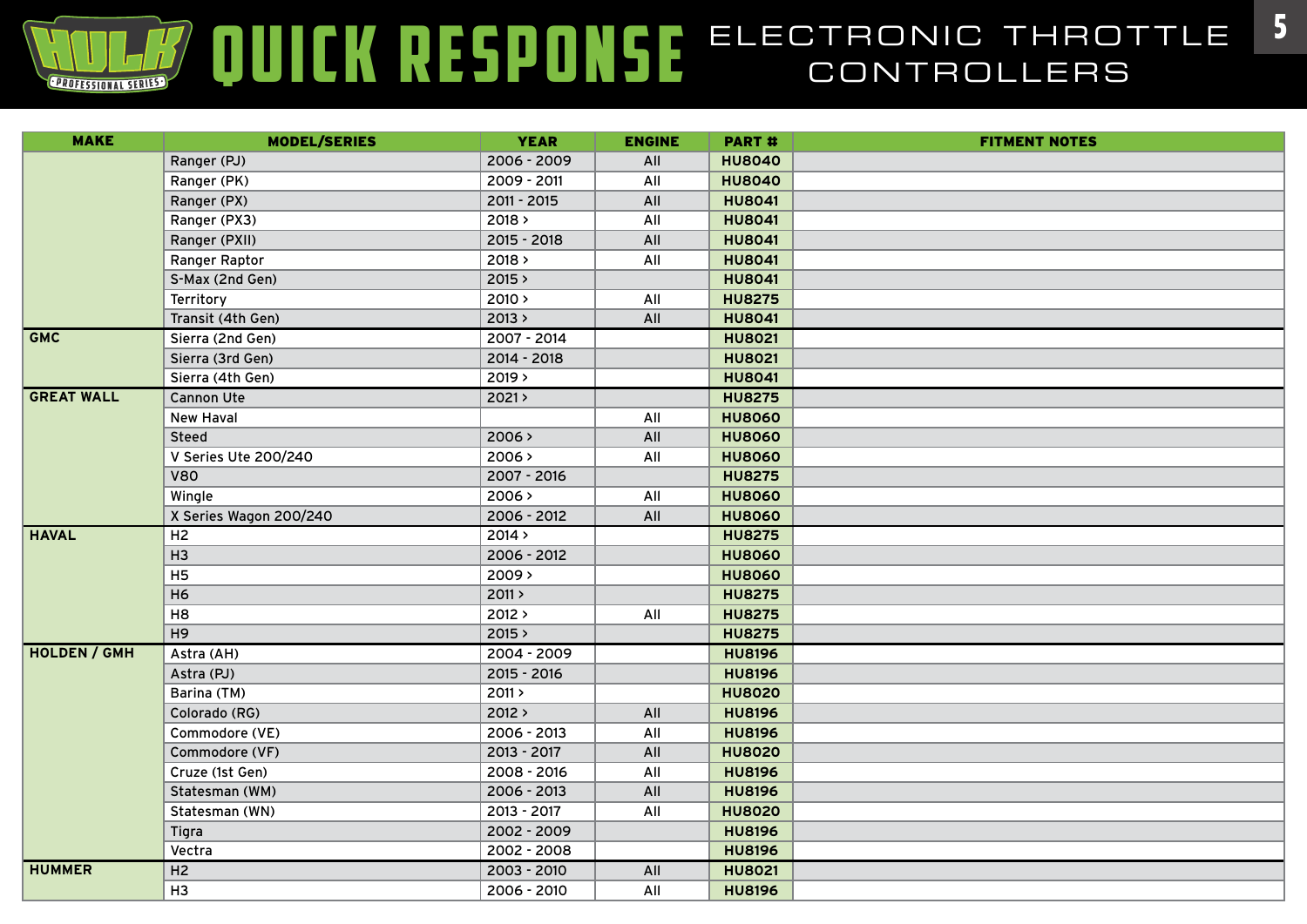| <b>MAKE</b>    | <b>MODEL/SERIES</b> | <b>YEAR</b> | <b>ENGINE</b> | <b>PART#</b>  | <b>FITMENT NOTES</b>                                                           |
|----------------|---------------------|-------------|---------------|---------------|--------------------------------------------------------------------------------|
| <b>HYUNDAI</b> | Accent (MC)         | 2005 - 2010 |               | <b>HU8070</b> |                                                                                |
|                | Accent (RB)         | 2011 >      |               | <b>HU8070</b> |                                                                                |
|                | Avante (Elantra)    | 2011 - 2015 |               | <b>HU8070</b> |                                                                                |
|                | Avante (Elantra)    | 2016 >      |               | <b>HU8105</b> |                                                                                |
|                | Azera (Granduer)    | 2012 - 2017 |               | <b>HU8072</b> |                                                                                |
|                | Creta               | 2015 >      |               | <b>HU8105</b> |                                                                                |
|                | Elantra             | 2007 - 2010 |               | <b>HU8072</b> |                                                                                |
|                | Elantra             | 2011 - 2015 |               | <b>HU8070</b> |                                                                                |
|                | Elantra             | 2016 >      |               | <b>HU8105</b> |                                                                                |
|                | Entourage           | 2006 - 2009 |               | <b>HU8071</b> |                                                                                |
|                | <b>Equus</b>        | 2009 - 2016 |               | <b>HU8010</b> |                                                                                |
|                | Genesis             | 2009 - 2014 |               | <b>HU8010</b> |                                                                                |
|                | Genesis             | 2015 - 2016 |               | <b>HU8105</b> |                                                                                |
|                | H1                  | 2007>       |               | <b>HU8071</b> |                                                                                |
|                | i20 (PB)            | 2008 - 2014 |               | <b>HU8071</b> |                                                                                |
|                | i30 (FD)            | 2007 - 2012 |               | <b>HU8071</b> |                                                                                |
|                | i30 (GD)            | 2012 - 2017 |               | <b>HU8070</b> |                                                                                |
|                | i30 (PD)            | 2017 >      |               | <b>HU8105</b> |                                                                                |
|                | i40                 | 2011 >      |               | <b>HU8072</b> |                                                                                |
|                | 145                 | 2010 - 2014 |               | <b>HU8070</b> |                                                                                |
|                | <b>iLOAD</b>        | 2007 >      |               | <b>HU8071</b> | Some iLOAD use a throttle cable - not suitable in vehicles with NO fly-by-wire |
|                | <b>iMAX</b>         | 2007 >      |               | <b>HU8071</b> | Some iMAX use a throttle cable - not suitable in vehicles with NO fly-by-wire  |
|                | <b>iX35</b>         | 2010 - 2015 |               | <b>HU8072</b> |                                                                                |
|                | Kona                | 2017 >      |               | <b>HU8105</b> |                                                                                |
|                | Santa Fe            | 2007 - 2012 |               | <b>HU8072</b> |                                                                                |
|                | Santa Fe            | 2015 - 2019 |               | <b>HU8071</b> |                                                                                |
|                | Santa Fe            | 2019 >      |               | <b>HU8105</b> |                                                                                |
|                | Sonata (LF)         | 2015 - 2019 |               | <b>HU8105</b> |                                                                                |
|                | Sonata (YF)         | 2010 - 2014 |               | <b>HU8072</b> |                                                                                |
|                | Tucson              | 2004 - 2009 |               | <b>HU8072</b> |                                                                                |
|                | Tucson              | 2009 - 2015 |               | <b>HU8072</b> |                                                                                |
|                | Tucson              | 2015 >      | 1.6T 2.0T     | <b>HU8105</b> |                                                                                |
|                | Veloster            | 2011 - 2018 |               | <b>HU8070</b> |                                                                                |
|                | Veloster            | 2019 >      |               | <b>HU8105</b> |                                                                                |
|                | Venue               | $2020$ >    | All           | <b>HU8105</b> |                                                                                |
|                | Veracruz            | 2007 - 2012 |               | <b>HU8072</b> |                                                                                |
| <b>ISUZU</b>   | <b>D-MAX II</b>     | 2012 > 2020 | All           | <b>HU8245</b> |                                                                                |
|                | <b>D-MAX III</b>    | $2020$ >    | All           | <b>HU8245</b> |                                                                                |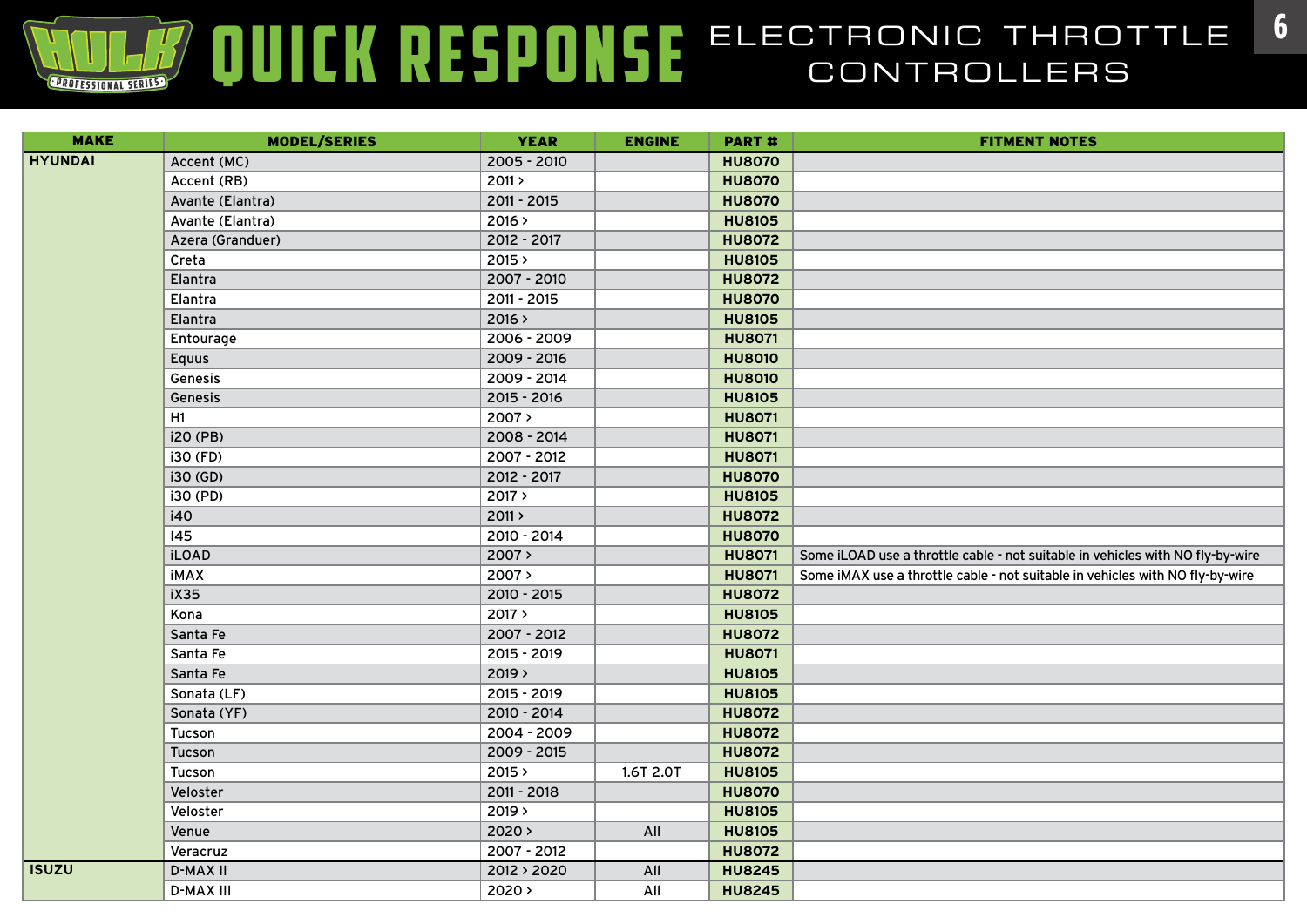| <b>MAKE</b>   | <b>MODEL/SERIES</b>       | <b>YEAR</b>   | <b>ENGINE</b> | PART#         | <b>FITMENT NOTES</b>             |
|---------------|---------------------------|---------------|---------------|---------------|----------------------------------|
|               | <b>MUX</b>                | 2012 >        | All           | <b>HU8245</b> |                                  |
| <b>JAGUAR</b> | XE                        | 2015 >        |               | <b>HU8041</b> |                                  |
|               | XF (X250)                 | 2007 - 2015   |               | <b>HU8115</b> |                                  |
|               | XF (X260)                 | 2015 >        |               | <b>HU8041</b> |                                  |
|               | XJ (X350)                 | 2003 - 2007   |               | <b>HU8115</b> |                                  |
|               | XJ (X351)                 | 2010 >        |               | <b>HU8115</b> |                                  |
|               | XJ (X358)                 | 2007 - 2009   |               | <b>HU8115</b> |                                  |
| <b>JEEP</b>   | <b>Cherokee KK</b>        | 2008 - 2012   |               | <b>HU8095</b> |                                  |
|               | <b>Cherokee KL</b>        | 2014 >        | All           | <b>HU8196</b> |                                  |
|               | Commander                 | 2005 - 2010   |               | <b>HU8095</b> |                                  |
|               | Compass                   | 2006 - 2016   |               | <b>HU8177</b> |                                  |
|               | Compass                   | 2017 >        |               | <b>HU8196</b> |                                  |
|               | <b>Grand Cherokee</b>     | 2011 >        | All           | <b>HU8095</b> |                                  |
|               | Patriot                   | 2007 - 2017   |               | <b>HU8177</b> |                                  |
|               | Wrangler JK               | 2007 - 4/2018 | All           | <b>HU8095</b> |                                  |
|               | Wrangler JL               | 2018 >        | All           | <b>HU8196</b> |                                  |
| <b>JMC</b>    | Vigus                     | 2012 >        | All           | <b>HU8125</b> | Check Plug - can also use HU8126 |
|               | <b>Vigus</b>              | 2016 >        |               | <b>HU8126</b> | Check Plug - can also use HU8125 |
|               | Yuhu                      | 2012 >        |               | <b>HU8126</b> |                                  |
| KIA           | Carnival (2nd Gen)        | $2006 - 2014$ |               | <b>HU8071</b> |                                  |
|               | Carnival (3rd Gen)        | 2015 >        |               | <b>HU8070</b> |                                  |
|               | Ceed (2nd Gen)            | 2012 - 2018   |               | <b>HU8070</b> |                                  |
|               | Cerato (2nd Gen)          | 2009 - 2013   |               | <b>HU8070</b> |                                  |
|               | Cerato (3rd Gen)          | 2013 - 2018   |               | <b>HU8070</b> |                                  |
|               | Cerato (4th Gen)          | 2019 >        |               | <b>HU8105</b> |                                  |
|               | Grand Carnivale (2nd Gen) | 2005 - 2014   |               | <b>HU8071</b> |                                  |
|               | Grand Carnivale (3rd Gen) | 2015 >        |               | <b>HU8070</b> |                                  |
|               | K4                        | 2014 >        |               | <b>HU8071</b> |                                  |
|               | Picanto (JA)              | 2017 >        |               | <b>HU8105</b> |                                  |
|               | Rio (UB)                  | 2011 - 2017   |               | <b>HU8070</b> |                                  |
|               | Rio (YB)                  | 2017 >        |               | <b>HU8105</b> |                                  |
|               | Seltos                    | $2020$ >      |               | <b>HU8105</b> |                                  |
|               | Sorento (1st Gen)         | 2002 - 2009   |               | <b>HU8060</b> |                                  |
|               | Sorento (3rd Gen)         | 2015 >        |               | <b>HU8070</b> |                                  |
|               | Soul (2nd Gen)            | 2014 >        |               | <b>HU8070</b> |                                  |
|               | Soul (3rd Gen)            | 2020          |               | <b>HU8070</b> |                                  |
|               | Sportage (QL)             | 2015 >        |               | <b>HU8105</b> |                                  |
|               | Stinger                   | 2017 >        |               | <b>HU8105</b> |                                  |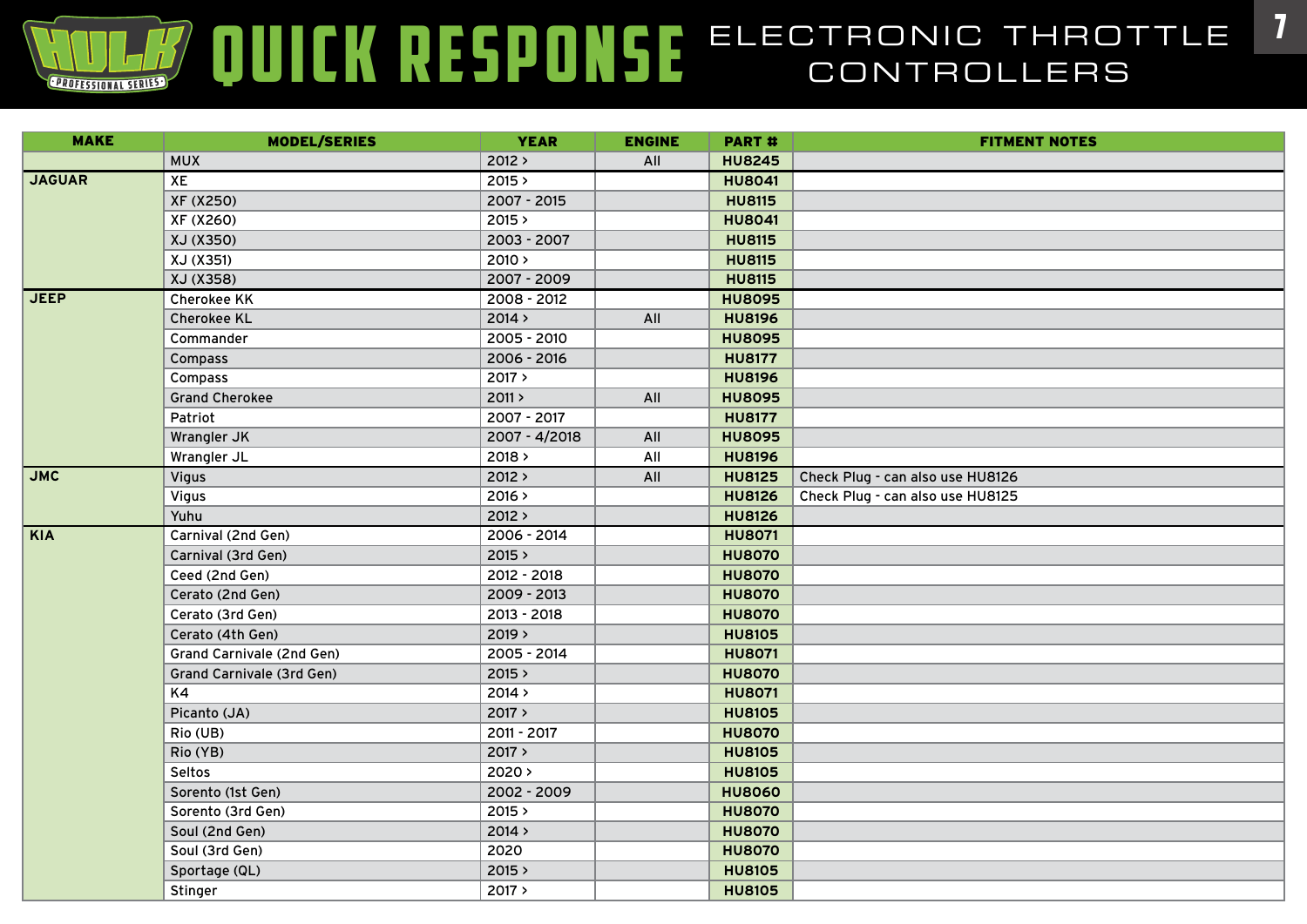| <b>MAKE</b>       | <b>MODEL/SERIES</b>         | <b>YEAR</b> | <b>ENGINE</b> | <b>PART#</b>  | <b>FITMENT NOTES</b> |
|-------------------|-----------------------------|-------------|---------------|---------------|----------------------|
| <b>LANCIA</b>     | Delta (3rd Gen)             | 2008 - 2014 |               | <b>HU8071</b> |                      |
|                   | Musa                        | 2004 - 2012 |               | <b>HU8071</b> |                      |
| <b>LAND ROVER</b> | Discovery (5th Gen)         | 2017 >      |               | <b>HU8041</b> |                      |
|                   | Discovery 3                 | 2004 - 2009 | All           | <b>HU8116</b> |                      |
|                   | Discovery 4                 | 2009 - 2016 |               | <b>HU8115</b> |                      |
|                   | <b>Discovery Sport</b>      | 2014 >      |               | <b>HU8041</b> |                      |
|                   | Evoque                      | 2014 >      |               | <b>HU8115</b> |                      |
|                   | Range Rover (3rd Gen)       | 2002 - 2012 |               | <b>HU8010</b> |                      |
|                   | Range Rover (4th Gen)       | 2012 >      |               | <b>HU8041</b> |                      |
|                   | Range Rover Sport (1st Gen) | 2005 - 2013 |               | <b>HU8116</b> |                      |
|                   | Range Rover Sport (2nd Gen) | 2013 >      |               | <b>HU8115</b> |                      |
| <b>LDV</b>        | D90                         | 2017 >      | All           | <b>HU8125</b> |                      |
|                   | G10                         | 2014 >      | All           | <b>HU8275</b> |                      |
|                   | <b>T60</b>                  | 2017 >      | All           | <b>HU8125</b> |                      |
|                   | <b>V80</b>                  | 2014 >      | All           | <b>HU8275</b> |                      |
| <b>LEXUS</b>      | <b>ES240</b>                | 2006 - 2009 |               | <b>HU8245</b> |                      |
|                   | <b>ES250</b>                | 2012 >      |               | <b>HU8245</b> |                      |
|                   | <b>ES300H</b>               | 2012 >      |               | <b>HU8245</b> |                      |
|                   | <b>ES350</b>                | 2012 >      |               | <b>HU8245</b> |                      |
|                   | GS (L10)                    | 2011 >      |               | <b>HU8245</b> |                      |
|                   | GS (S190)                   | 2005 - 2011 |               | <b>HU8246</b> |                      |
|                   | GS250 (4th Gen)             | 2011 >      |               | <b>HU8245</b> |                      |
|                   | GS300 (GRS190)              | 2005 - 2011 |               | <b>HU8246</b> |                      |
|                   | GS350 (GRL10)               | 2011 >      |               | <b>HU8245</b> |                      |
|                   | GS350 (GRS191)              | 2005 - 2011 |               | <b>HU8246</b> |                      |
|                   | GS430                       | 2011 >      |               | <b>HU8245</b> |                      |
|                   | GS430 (UZS190)              | 2005 - 2011 |               | <b>HU8246</b> |                      |
|                   | <b>GS450H</b>               | 2007 - 2011 |               | <b>HU8246</b> |                      |
|                   | GS460                       | 2008 - 2011 |               | <b>HU8246</b> |                      |
|                   | GX400                       | 2012 >      |               | <b>HU8245</b> |                      |
|                   | GX460                       | 2010 >      |               | <b>HU8245</b> |                      |
|                   | GX470                       | 2003 - 2009 |               | <b>HU8246</b> |                      |
|                   | <b>IS220</b>                | 2005 >      |               | <b>HU8245</b> |                      |
|                   | <b>IS250</b>                | 2006 >      |               | <b>HU8245</b> |                      |
|                   | <b>IS300</b>                | 2006 >      |               | <b>HU8245</b> |                      |
|                   | <b>IS350</b>                | 2005 >      |               | <b>HU8245</b> |                      |
|                   | <b>LM Luxury Minivan</b>    | 2019 >      |               | <b>HU8245</b> |                      |
|                   | LS430                       | 2001 - 2006 |               | <b>HU8248</b> |                      |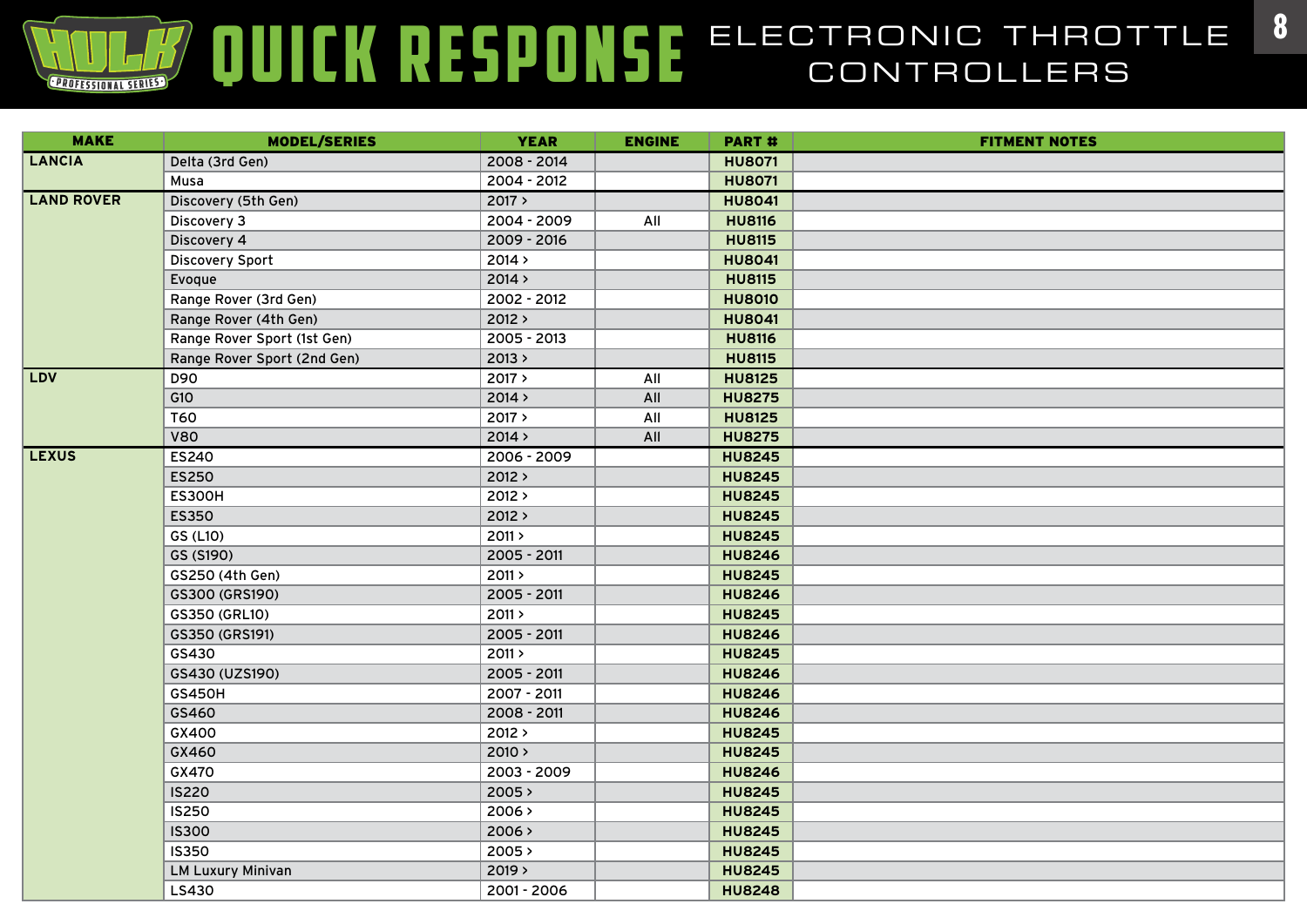| <b>MAKE</b>          | <b>MODEL/SERIES</b>                        | <b>YEAR</b> | <b>ENGINE</b> | <b>PART#</b>  | <b>FITMENT NOTES</b> |
|----------------------|--------------------------------------------|-------------|---------------|---------------|----------------------|
|                      | LS460                                      | 2007>       |               | <b>HU8245</b> |                      |
|                      | <b>LX570</b>                               | 2008 >      |               | <b>HU8245</b> |                      |
|                      | <b>NX Series SUV</b>                       | 2012 >      |               | <b>HU8245</b> |                      |
|                      | <b>RC350</b>                               | 2014 >      |               | <b>HU8245</b> |                      |
|                      | <b>RX (AL20)</b>                           | 2015 >      |               | <b>HU8245</b> |                      |
|                      | RX SUV (AL10)                              | 2008 - 2015 |               | <b>HU8245</b> |                      |
|                      | <b>RX200T</b>                              | 2015 - 2017 |               | <b>HU8245</b> |                      |
|                      | <b>RX270</b>                               | 2012 >      |               | <b>HU8245</b> |                      |
|                      | <b>RX300</b>                               | 2018 >      |               | <b>HU8245</b> |                      |
|                      | RX330                                      | 2004 - 2006 |               | <b>HU8246</b> |                      |
|                      | <b>RX350</b>                               | 2004 - 2009 |               | <b>HU8246</b> |                      |
|                      | <b>RX350</b>                               | 2010 >      |               | <b>HU8245</b> |                      |
|                      | <b>RX400H</b>                              | 2005 - 2009 |               | <b>HU8246</b> |                      |
|                      | <b>RX450H</b>                              | 2010 >      |               | <b>HU8245</b> |                      |
|                      | <b>SC430</b>                               | 2001 - 2010 |               | <b>HU8248</b> |                      |
| <b>MAZDA</b>         | 2(DE)                                      | 2007 - 2014 |               | <b>HU8146</b> |                      |
|                      | $3$ (BL)                                   | 2010 - 2013 |               | <b>HU8266</b> |                      |
|                      | 3 (BM/BN)                                  | 2013 - 2018 |               | <b>HU8145</b> |                      |
|                      | $3$ (BP)                                   | 2019 >      |               | <b>HU8145</b> |                      |
|                      | 6(GJ)                                      | 2012 - 2016 |               | <b>HU8145</b> |                      |
|                      | $6$ (GL)                                   | 2016 >      |               | <b>HU8145</b> |                      |
|                      | Biante (Japanese Market - AUS Grey Import) | 2008 - 2018 |               | <b>HU8041</b> |                      |
|                      | BT-50 (1st Gen J97M)                       | 2006 - 2011 | All           | <b>HU8040</b> |                      |
|                      | BT-50 (2nd Gen)                            | 2011 - 2020 | All           | <b>HU8041</b> |                      |
|                      | BT-50 (3rd Gen)                            | $2020$ >    | All           | <b>HU8245</b> |                      |
|                      | $CX-3$                                     | 2015 >      |               | <b>HU8145</b> |                      |
|                      | CX-5 (KE)                                  | 2012 - 2017 | 2.2 Diesel    | <b>HU8145</b> |                      |
|                      | CX-5 (KF)                                  | 2017 >      |               | <b>HU8145</b> |                      |
|                      | $CX-7$                                     | 2006 - 2012 |               | <b>HU8146</b> |                      |
|                      | $CX-8$                                     | 2017 >      |               | <b>HU8145</b> |                      |
|                      | $CX-9(TC)$                                 | 2016 >      |               | <b>HU8145</b> |                      |
| <b>MERCEDES BENZ</b> | A Class (W169)                             | 2004 - 2011 |               | <b>HU8165</b> |                      |
|                      | A Class (W176)                             | 2012 - 2017 |               | <b>HU8166</b> |                      |
|                      | A Class (W177)                             | 2017 >      |               | <b>HU8166</b> |                      |
|                      | A180                                       | 2012 - 2018 |               | <b>HU8166</b> |                      |
|                      | A180                                       | 2019 >      |               | <b>HU8166</b> |                      |
|                      | <b>B Class (W245)</b>                      | 2005 - 2011 |               | <b>HU8165</b> |                      |
|                      | B Class (W246)                             | 2011 - 2018 |               | <b>HU8166</b> |                      |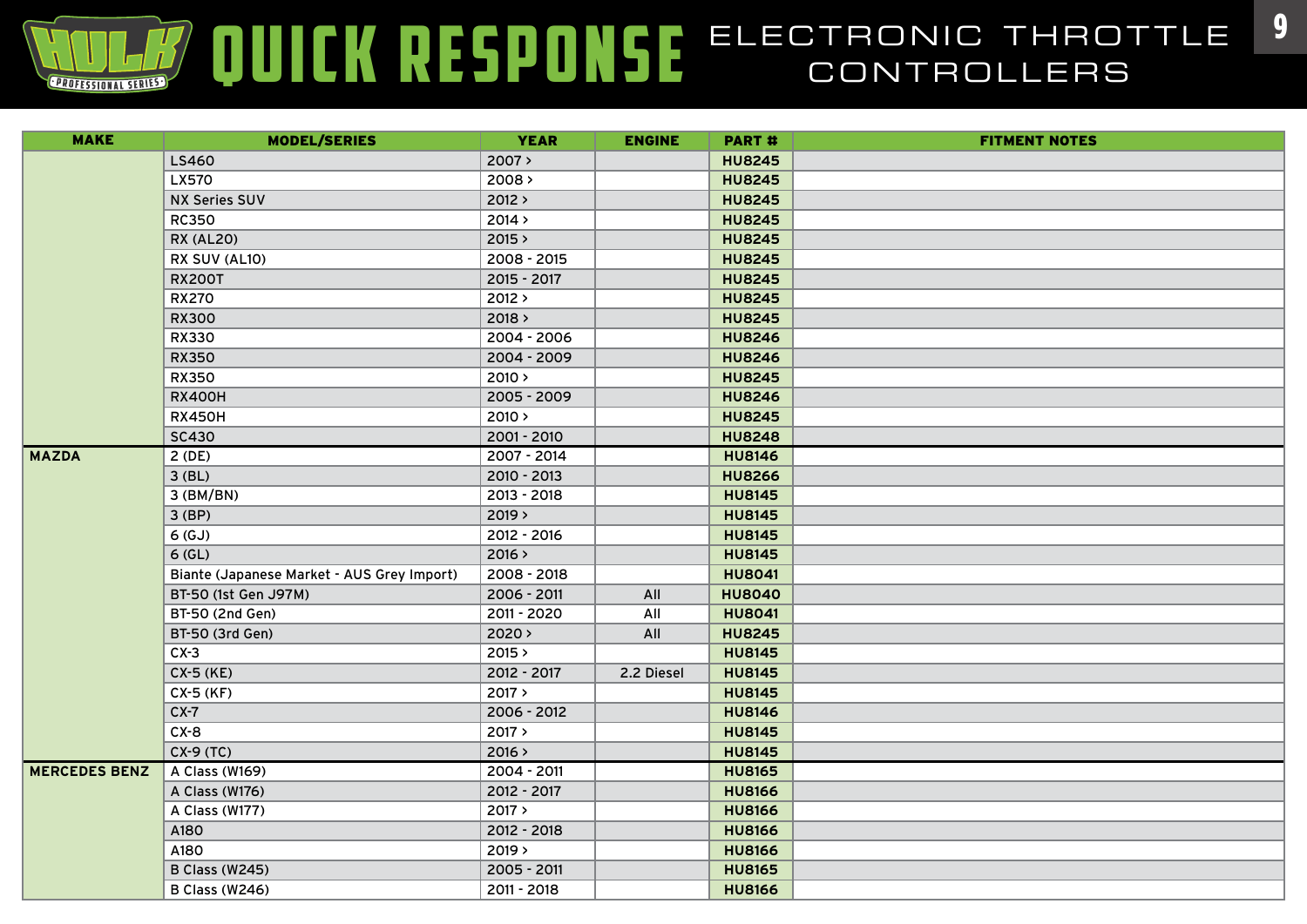| <b>MAKE</b> | <b>MODEL/SERIES</b>          | <b>YEAR</b> | <b>ENGINE</b> | <b>PART#</b>  | <b>FITMENT NOTES</b> |
|-------------|------------------------------|-------------|---------------|---------------|----------------------|
|             | <b>B Class (W247)</b>        | 2018 >      |               | <b>HU8166</b> |                      |
|             | C Class (W203)               | 2000 - 2007 |               | <b>HU8165</b> |                      |
|             | C Class (W204)               | 2007 - 2014 |               | <b>HU8166</b> |                      |
|             | C Class (W205)               | 2015 >      | 1.6L Diesel   | <b>HU8166</b> |                      |
|             | CL Class (C215)              | 2000 - 2006 |               | <b>HU8165</b> |                      |
|             | CL Class (C216)              | 2007 - 2014 |               | <b>HU8165</b> |                      |
|             | <b>CLK Class (A207/C207)</b> | 2010 - 2017 |               | <b>HU8166</b> |                      |
|             | <b>CLK Class (A209/C209)</b> | 2002 - 2009 |               | <b>HU8165</b> |                      |
|             | CLS Class (C257)             | 2018 >      |               | <b>HU8166</b> |                      |
|             | CLS Class (W218)             | 2010 - 2018 |               | <b>HU8166</b> |                      |
|             | CLS Class (W219)             | 2004 - 2010 |               | <b>HU8165</b> |                      |
|             | E Class (W211)               | 2003 - 2009 |               | <b>HU8165</b> |                      |
|             | E Class (W212)               | 2009 - 2016 |               | <b>HU8166</b> |                      |
|             | E Class (W213/E200)          | 2016 >      |               | <b>HU8166</b> |                      |
|             | G Class (W463)               | 2018 >      |               | <b>HU8166</b> |                      |
|             | GL Class X164                | 2006 - 2012 |               | <b>HU8165</b> |                      |
|             | GLA / GLA45 Amg              | 2014 >      |               | <b>HU8166</b> |                      |
|             | GLK Class X204               | 2009 - 2015 |               | <b>HU8166</b> |                      |
|             | GLS Class X166               | 2013 >      |               | <b>HU8166</b> |                      |
|             | M Class W163                 | 2000 - 2005 |               | <b>HU8165</b> |                      |
|             | M Class W164                 | 2005 - 2011 |               | <b>HU8165</b> |                      |
|             | M Class W166                 | 2011 - 2018 |               | <b>HU8166</b> |                      |
|             | R Class W251                 | 2006 - 2013 |               | <b>HU8165</b> |                      |
|             | S Class W220                 | 1998 - 2005 |               | <b>HU8165</b> |                      |
|             | S Class W221                 | 2006 - 2013 |               | <b>HU8165</b> |                      |
|             | S Class W222                 | 2014 >      |               | <b>HU8166</b> |                      |
|             | SL Class R230                | 2001 - 2011 |               | <b>HU8165</b> |                      |
|             | SL Class R231                | 2012 >      |               | <b>HU8166</b> |                      |
|             | <b>SLK Class R170</b>        | 2000 - 2004 |               | <b>HU8165</b> |                      |
|             | <b>SLK Class R171</b>        | 2005 - 2010 |               | <b>HU8165</b> |                      |
|             | <b>SLK Class R172</b>        | 2011 - 2019 |               | <b>HU8166</b> |                      |
|             | <b>SLR Mclaren C199</b>      | 2003 - 2010 |               | <b>HU8165</b> |                      |
|             | <b>SLS C197</b>              | 2011 - 2015 |               | <b>HU8166</b> |                      |
|             | Sprinter (906) NCV3          | 2006 - 2018 | All           | <b>HU8166</b> |                      |
|             | Sprinter (907/910) VS30      | 2019 >      |               | <b>HU8166</b> |                      |
|             | Vito/Viano W639              | 2003 - 2014 |               | <b>HU8166</b> |                      |
|             | Vito/Viano W639              | 2015 >      | All           | <b>HU8166</b> |                      |
|             | X-CLASS                      | 2018 >      | All           | <b>HU8196</b> |                      |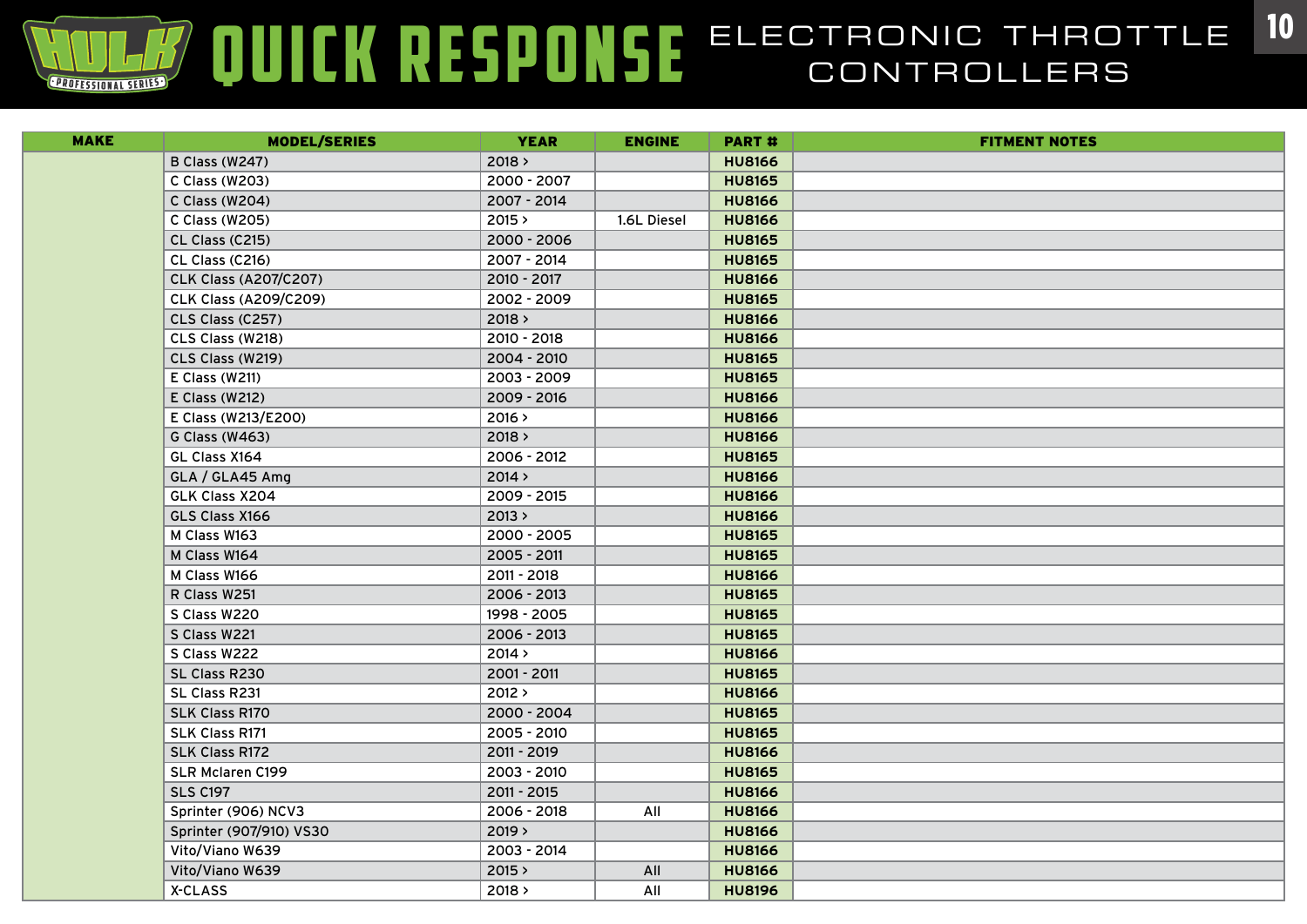| <b>MAKE</b>       | <b>MODEL/SERIES</b>         | <b>YEAR</b> | <b>ENGINE</b> | <b>PART#</b>  | <b>FITMENT NOTES</b>                                   |
|-------------------|-----------------------------|-------------|---------------|---------------|--------------------------------------------------------|
| <b>MG</b>         | 5                           | 2012 >      |               | <b>HU8070</b> |                                                        |
|                   | 6                           | 2017 >      |               | <b>HU8071</b> |                                                        |
|                   | 3 (2nd Gen)                 | 2011 >      |               | <b>HU8071</b> |                                                        |
| <b>MINI</b>       | <b>All Models</b>           | 2000 >      |               | <b>HU8010</b> |                                                        |
| <b>MITSUBISHI</b> | 380                         | 2005 - 2008 |               | <b>HU8177</b> | Check plug - may also be HU8060                        |
|                   | <b>ASX</b>                  | 2010 >      | All           | <b>HU8177</b> |                                                        |
|                   | Challenger (PB)             | 2008 - 2016 | All           | <b>HU8175</b> |                                                        |
|                   | <b>Eclipse Cross</b>        | 2017 >      |               | <b>HU8176</b> |                                                        |
|                   | Galant (9th Gen)            | 2004 - 2012 | All           | <b>HU8177</b> |                                                        |
|                   | Grandis                     | 2003 - 2011 |               | <b>HU8177</b> |                                                        |
|                   | L200                        | 2005 - 2014 | All           | <b>HU8175</b> |                                                        |
|                   | Lancer                      | 2007 - 2017 | All           | <b>HU8177</b> |                                                        |
|                   | Lancer                      | 2017 >      | All           | <b>HU8177</b> |                                                        |
|                   | Lancer Evolution (Evo X)    | 2007 - 2017 | All           | <b>HU8177</b> |                                                        |
|                   | Magna                       | 2005        |               | <b>HU8060</b> |                                                        |
|                   | Mirage (ES Update/Facelift) | 2017 >      |               | <b>HU8176</b> |                                                        |
|                   | Mirage (ES)                 | 2012 - 2016 |               | <b>HU8175</b> |                                                        |
|                   | Montero (Pajero)            | 2006>       | All           | <b>HU8175</b> |                                                        |
|                   | Outlander (2nd Gen)         | 2006 - 2013 | All           | <b>HU8177</b> |                                                        |
|                   | Outlander (3rd Gen)         | 2013 >      | All           | <b>HU8177</b> |                                                        |
|                   | Pajero (V80)                | 2006 >      | All           | <b>HU8175</b> |                                                        |
|                   | Pajero Sport                | 2015 >      | All           | <b>HU8176</b> |                                                        |
|                   | Pajero Sport (PB)           | 2008 - 2016 | All           | <b>HU8175</b> |                                                        |
|                   | <b>RVR</b>                  | 2010 >      |               | <b>HU8177</b> |                                                        |
|                   | Shogun                      | 2006 >      | All           | <b>HU8175</b> |                                                        |
|                   | Strada                      | 2007 - 2015 | 2.5L TD       | <b>HU8175</b> |                                                        |
|                   | Strada                      | 2015 >      | 2.4L TD       | <b>HU8176</b> |                                                        |
|                   | <b>Triton ML</b>            | 2005 - 2010 | All           | <b>HU8175</b> |                                                        |
|                   | <b>Triton MN</b>            | 2010 - 2015 | All           | <b>HU8175</b> |                                                        |
|                   | Triton MQ                   | 2015 - 2019 | All           | <b>HU8176</b> |                                                        |
|                   | <b>Triton MR</b>            | 2019 >      | All           | <b>HU8176</b> | In some cases HU8175 - may need to check pedal voltage |
|                   | Xpander                     | 2017 >      | All           | <b>HU8176</b> |                                                        |
| <b>NISSAN</b>     | 350Z (Z33)                  | 2003 - 2009 | All           | <b>HU8197</b> |                                                        |
|                   | Almera N16                  | 2000 - 2006 |               | <b>HU8195</b> |                                                        |
|                   | Almera N17                  | 2011 >      |               | <b>HU8195</b> |                                                        |
|                   | Almera N18                  | 2019 >      |               | <b>HU8195</b> |                                                        |
|                   | Altima (L32A)               | 2006 - 2012 |               | <b>HU8195</b> |                                                        |
|                   | Altima (L33)                | 2012 - 2018 |               | <b>HU8195</b> |                                                        |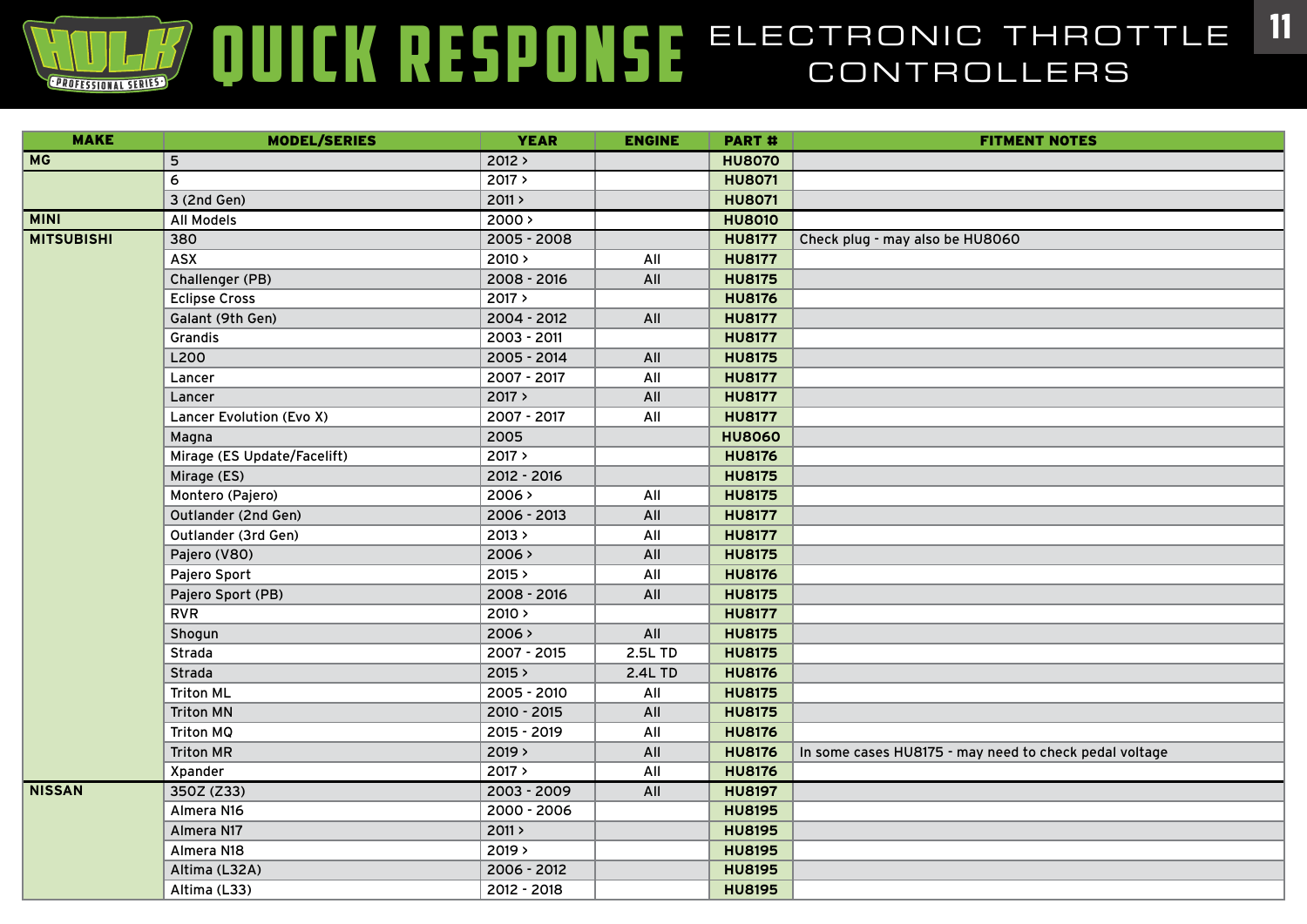| <b>MAKE</b> | <b>MODEL/SERIES</b>                 | <b>YEAR</b>   | <b>ENGINE</b> | <b>PART#</b>  | <b>FITMENT NOTES</b> |
|-------------|-------------------------------------|---------------|---------------|---------------|----------------------|
|             | Altima (L34)                        | 2019 >        |               | <b>HU8195</b> |                      |
|             | D23 (NP300)                         | 2014 >        | All           | <b>HU8196</b> |                      |
|             | Dualis (J10)                        | 2006 - 2013   | All           | <b>HU8195</b> |                      |
|             | Frontier (2nd Gen Navara Variant)   | 2004 >        | All           | <b>HU8196</b> |                      |
|             | Geniss (L10 Livina Variant)         | $2006 - 2013$ |               | <b>HU8195</b> |                      |
|             | Geniss (L11 Livina Variant)         | 2013 - 2019   |               | <b>HU8195</b> |                      |
|             | GT-R (R35)                          | 2007 >        | All           | <b>HU8195</b> |                      |
|             | Lannia (U15)                        | 2015 >        |               | <b>HU8195</b> |                      |
|             | Latio (Almera Variant)              | 2012 - 2019   |               | <b>HU8195</b> |                      |
|             | Livina (L10)                        | 2006 - 2013   |               | <b>HU8195</b> |                      |
|             | Livina (L11)                        | 2013 - 2019   |               | <b>HU8195</b> |                      |
|             | March (K12 Micra Variant)           | 2001 - 2010   |               | <b>HU8195</b> |                      |
|             | March (K13 Micra Variant)           | 2010 - 1017   |               | <b>HU8195</b> |                      |
|             | March (K14 Micra Variant)           | 2017 >        |               | <b>HU8195</b> |                      |
|             | Maxima (A33B - AUS Grey Import)     | $2000 - 2003$ | All           | <b>HU8197</b> |                      |
|             | Micra (K12)                         | 2001 - 2010   |               | <b>HU8195</b> |                      |
|             | Micra (K13)                         | 2010 - 1017   |               | <b>HU8195</b> |                      |
|             | Micra (K14)                         | 2017 >        |               | <b>HU8195</b> |                      |
|             | Murano (Z50)                        | 2002 - 2008   | All           | <b>HU8197</b> |                      |
|             | Murano (Z51)                        | 2009 - 2014   |               | <b>HU8195</b> |                      |
|             | Murano (Z52)                        | 2015 >        |               | <b>HU8195</b> |                      |
|             | Navara (D22)                        | 2008 >        | 2.5L CRD YD   | <b>HU8197</b> |                      |
|             | Navara (D40)                        | 2005 >        | All           | <b>HU8196</b> |                      |
|             | Note (E11)                          | $2004 - 2013$ |               | <b>HU8195</b> |                      |
|             | Note (E12)                          | 2013 - 2019   |               | <b>HU8195</b> |                      |
|             | NP300 (Navara Variant)              | 2014 >        | All           | <b>HU8196</b> |                      |
|             | NV200 (AUS Grey Import)             | 2010 >        |               | <b>HU8195</b> |                      |
|             | Pathfinder (R51)                    | 2005 - 2012   | All           | <b>HU8196</b> |                      |
|             | Pathfinder (R52)                    | 2013 >        | All           | <b>HU8195</b> |                      |
|             | Patrol (Y61 GU)                     | 2007 >        | 3.OL CRD      | <b>HU8195</b> |                      |
|             | Patrol (Y62) ST-L / Ti              | 2010 >        | All           | <b>HU8196</b> |                      |
|             | Patrol (Y62) Ti-L W Adaptive Cruise | 2010 >        |               | <b>HU8196</b> |                      |
|             | Prarie (M12)                        | 1998 - 2004   |               | <b>HU8195</b> |                      |
|             | Pulsar (B17)                        | 2013 - 2017   |               | <b>HU8195</b> |                      |
|             | Pulsar (N16)                        | 2000 - 2005   |               | <b>HU8195</b> |                      |
|             | Pulsar C13                          | 2013 >        |               | <b>HU8195</b> |                      |
|             | Pulsar C14                          | 2014 >        |               | <b>HU8195</b> |                      |
|             | Qashqai (J10)                       | 2006 - 2013   | All           | <b>HU8195</b> |                      |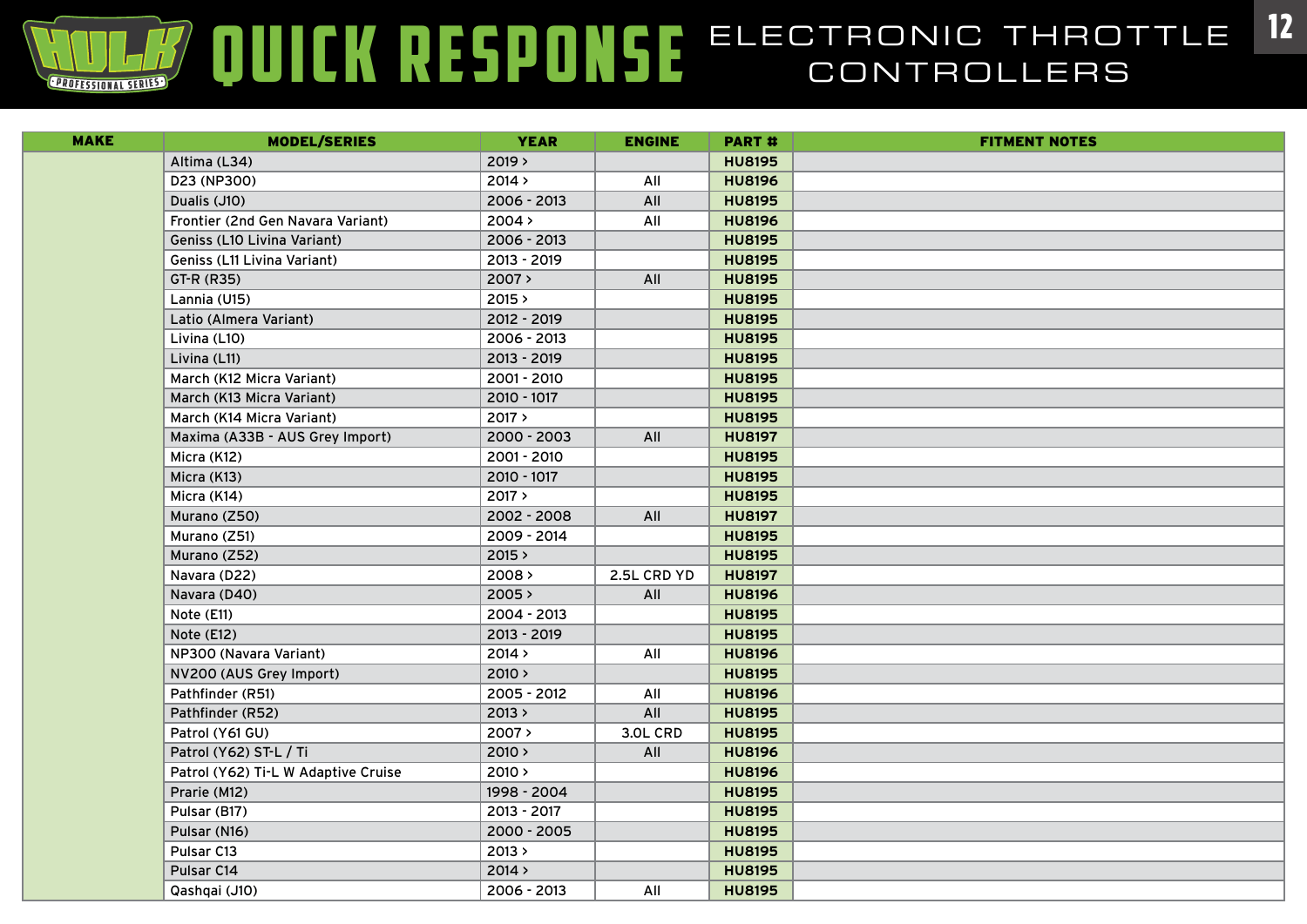| <b>MAKE</b> | <b>MODEL/SERIES</b>                | <b>YEAR</b> | <b>ENGINE</b> | <b>PART#</b>  | <b>FITMENT NOTES</b> |
|-------------|------------------------------------|-------------|---------------|---------------|----------------------|
|             | Qashqai (J11)                      | 2013 >      | All           | <b>HU8195</b> |                      |
|             | Sentra (B15 Pulsar Equiv)          | 2000 - 2006 |               | <b>HU8195</b> |                      |
|             | Sentra (B16 Pulsar Equiv)          | 2007 - 2012 |               | <b>HU8195</b> |                      |
|             | Stagea (M35 - AUS Grey Import)     | 2004 - 2007 | All           | <b>HU8197</b> |                      |
|             | Sunny (N16)                        | 2000 - 2005 |               | <b>HU8195</b> |                      |
|             | Sunny (N17)                        | 2011 >      |               | <b>HU8195</b> |                      |
|             | Sylphy (G10/N16)                   | 2000 - 2012 |               | <b>HU8195</b> |                      |
|             | Sylphy (G11)                       | 2005 >      |               | <b>HU8195</b> |                      |
|             | Teana (J31)                        | 2003 - 2008 |               | <b>HU8196</b> |                      |
|             | Teana (J32)                        | 2008 - 2013 |               | <b>HU8195</b> |                      |
|             | Tiida (C11)                        | 2004 - 2012 |               | <b>HU8195</b> |                      |
|             | Tiida (C12)                        | 2011 >      |               | <b>HU8195</b> |                      |
|             | Tiida (C13)                        | 2015 >      |               | <b>HU8195</b> |                      |
|             | Titan (A60 - US Build)             | 2003 - 2015 | All           | <b>HU8197</b> |                      |
|             | Titan (A61 - US Build)             | 2016 >      |               | <b>HU8196</b> |                      |
|             | Urvan (E25)                        | 2001 - 2012 |               | <b>HU8195</b> |                      |
|             | Versa                              | 2006 - 2012 |               | <b>HU8195</b> |                      |
|             | Versa Note (E12)                   | 2013 - 2019 |               | <b>HU8195</b> |                      |
|             | Xterra (N50 - USA Market)          | 2005 - 2015 | All           | <b>HU8197</b> |                      |
|             | X-Trail (T30 ST ST-S ST-X Ti Ti-L) | 2000 - 2007 | All           | <b>HU8197</b> |                      |
|             | X-Trail (T31)                      | 2007 - 2013 | All           | <b>HU8195</b> |                      |
|             | X-Trail (T32)                      | 2013 >      | All           | <b>HU8195</b> |                      |
| <b>OPEL</b> | Agila (A)                          | 2000 - 2007 |               | <b>HU8196</b> |                      |
|             | Agila (B)                          | 2007 - 2014 |               | <b>HU8196</b> |                      |
|             | Astra (G)                          | 2000 - 2004 |               | <b>HU8196</b> |                      |
|             | Astra (H)                          | 2004 - 2009 |               | <b>HU8196</b> |                      |
|             | Astra (J)                          | 2009 - 2015 |               | <b>HU8196</b> |                      |
|             | Corsa (C)                          | 2000 - 2006 |               | <b>HU8196</b> |                      |
|             | Corsa (D)                          | 2006 - 2014 |               | <b>HU8196</b> |                      |
|             | Corsa (E)                          | 2014 >      |               | <b>HU8196</b> |                      |
|             | Insignia (1st Gen)                 | 2008 - 2017 |               | <b>HU8196</b> |                      |
|             | Insignia (2nd Gen)                 | 2017 >      |               | <b>HU8196</b> |                      |
|             | Meriva (A)                         | 2003 - 2010 |               | <b>HU8196</b> |                      |
|             | Meriva (B)                         | 2010 - 2017 |               | <b>HU8196</b> |                      |
|             | Signum                             | 2003 - 2008 |               | <b>HU8196</b> |                      |
|             | Tigra (B)                          | 2004 - 2009 |               | <b>HU8196</b> |                      |
|             | Vectra (C)                         | 2002 - 2008 |               | <b>HU8196</b> |                      |
|             | Zafira (B)                         | 2005 - 2014 |               | <b>HU8196</b> |                      |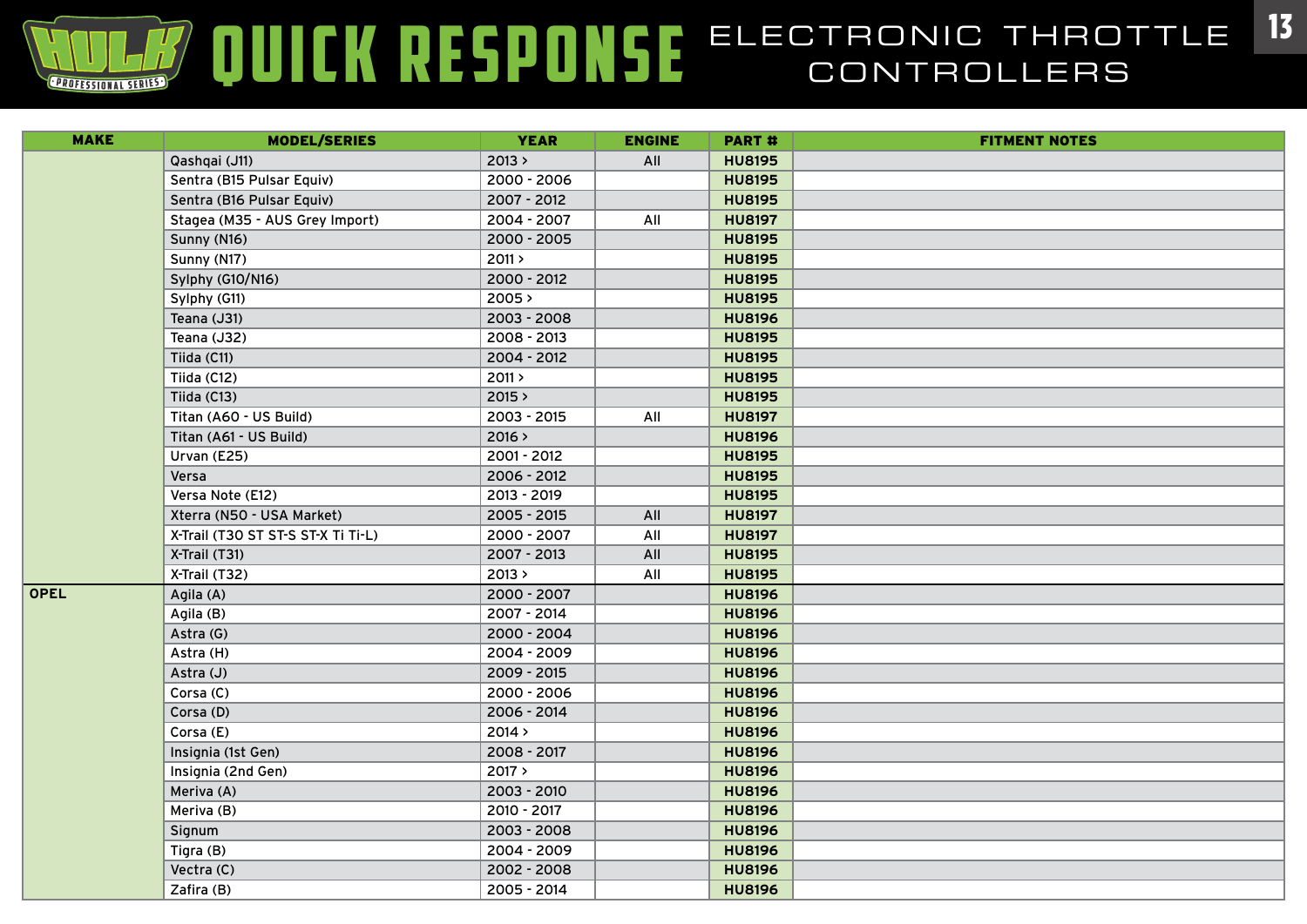| <b>MAKE</b>    | <b>MODEL/SERIES</b> | <b>YEAR</b>   | <b>ENGINE</b> | PART #        | <b>FITMENT NOTES</b> |
|----------------|---------------------|---------------|---------------|---------------|----------------------|
|                | Zafira (C)          | 2011 >        |               | <b>HU8196</b> |                      |
| <b>PEUGEOT</b> | 206                 | 2009 - 2013   |               | <b>HU8215</b> |                      |
|                | 207                 | 2009 >        |               | <b>HU8215</b> |                      |
|                | 308                 | $2009$ >      |               | <b>HU8215</b> |                      |
|                | 407                 | 2008 >        |               | <b>HU8177</b> |                      |
|                | 508                 | 2010 >        |               | <b>HU8215</b> |                      |
|                | 607                 | 2000 - 2010   |               | <b>HU8215</b> |                      |
|                | 3008                | 2008          |               | <b>HU8215</b> |                      |
|                | 5008                | $2009$ >      |               | <b>HU8215</b> |                      |
|                | 408 (1st Gen)       | 2010 - 2014   |               | <b>HU8215</b> |                      |
|                | 408 (2nd Gen)       | 2014 >        |               | <b>HU8215</b> |                      |
|                | <b>RCZ</b>          | 2009 - 2015   |               | <b>HU8215</b> |                      |
| <b>PORSCHE</b> | 911 Carrera (997)   | $2005 -$      |               | <b>HU8276</b> |                      |
|                | 911 GT3 (GT3-2)     | $2007 -$      |               | <b>HU8276</b> |                      |
|                | 911 Turbo (997T)    | $2007 -$      |               | <b>HU8276</b> |                      |
|                | Boxter (986)        | 2000 - 2004   |               | <b>HU8276</b> |                      |
|                | Boxter (987)        | $2005 -$      |               | <b>HU8276</b> |                      |
|                | Carrera GT          | 2004 - 2006   |               | <b>HU8276</b> |                      |
|                | Cayenne (1st Gen)   | 2003 - 2010   | All           | <b>HU8275</b> |                      |
|                | Cayenne (2nd Gen)   | 2011 - 2017   | All           | <b>HU8275</b> |                      |
|                | Cayman (987C)       | $2006 -$      |               | <b>HU8276</b> |                      |
|                | Panamera (970)      | $2009 -$      |               | <b>HU8276</b> |                      |
| <b>RENAULT</b> | Clio III            | $2005 - 2012$ |               | <b>HU8195</b> |                      |
|                | Clio IV             | 2012 - 2019   |               | <b>HU8195</b> |                      |
|                | Clio V              | 2019          |               | <b>HU8195</b> |                      |
|                | Espace IV           | 2004 - 2014   |               | <b>HU8195</b> |                      |
|                | Espace V            | 2015          |               | <b>HU8195</b> |                      |
|                | Koleos (1st Gen)    | 2007 - 2016   |               | <b>HU8195</b> |                      |
|                | Koleos (2nd Gen)    | 2016 >        |               | <b>HU8195</b> |                      |
|                | Laguna II           | 2001 - 2007   |               | <b>HU8195</b> |                      |
|                | Laguna III          | 2007 - 2015   |               | <b>HU8195</b> |                      |
|                | Megane II           | 2002 - 2009   |               | <b>HU8195</b> |                      |
|                | Megane III          | 2010 - 2016   |               | <b>HU8195</b> |                      |
|                | Megane IV           | 2016 >        |               | <b>HU8195</b> |                      |
|                | Scenic II           | 2003 - 2009   |               | <b>HU8195</b> |                      |
|                | Scenic III          | 2009 - 2016   |               | <b>HU8195</b> |                      |
|                | Scenic IV           | 2016 >        |               | <b>HU8195</b> |                      |
|                | Talisman            | 2015 >        |               | <b>HU8195</b> |                      |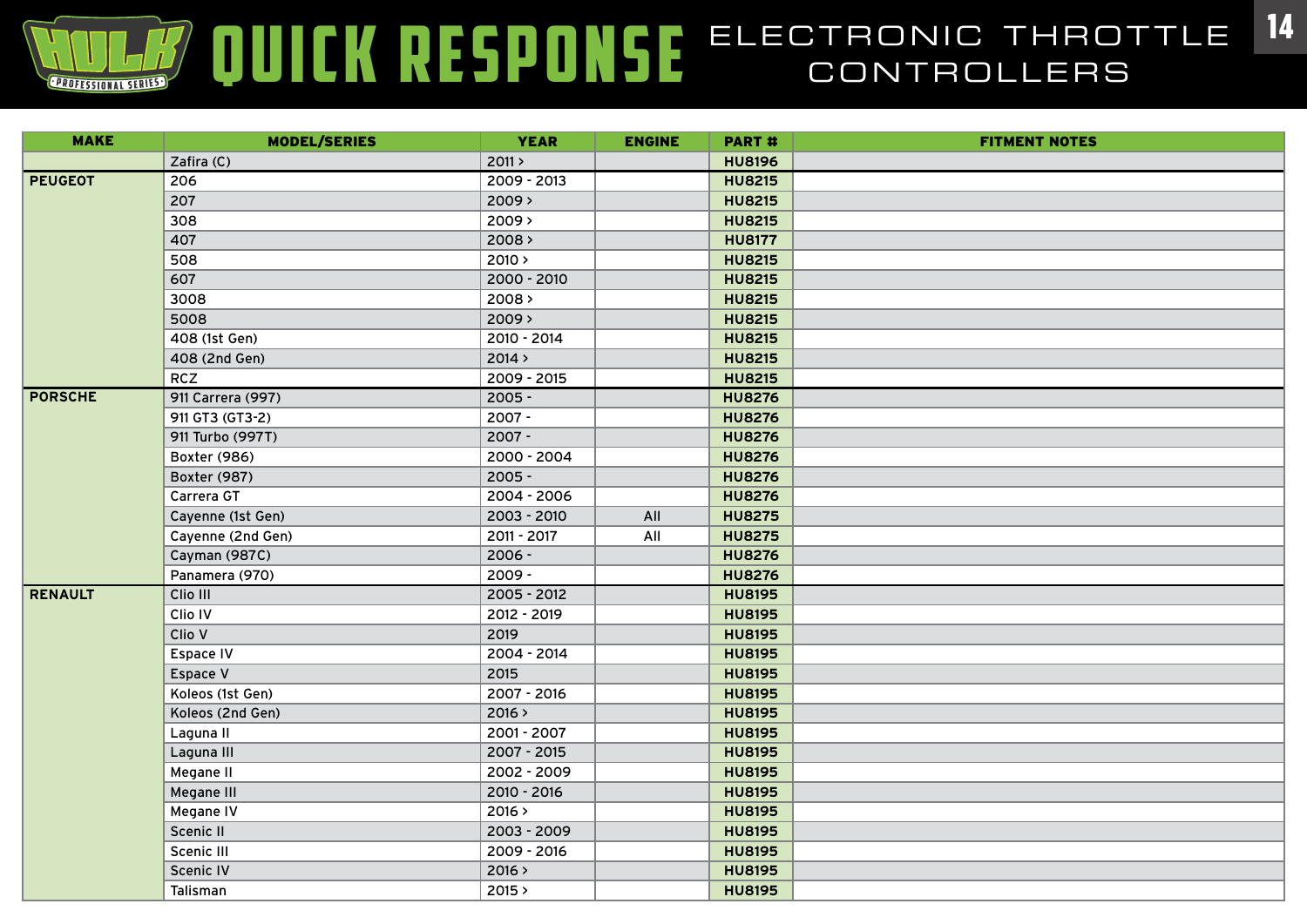| <b>MAKE</b>      | <b>MODEL/SERIES</b>       | <b>YEAR</b> | <b>ENGINE</b>   | PART#         | <b>FITMENT NOTES</b> |
|------------------|---------------------------|-------------|-----------------|---------------|----------------------|
|                  | Trafic X82                | 2014 >      | 1.6L Twin Turbo | <b>HU8195</b> |                      |
| <b>SAAB</b>      | <b>All Models</b>         | 2005 - 2010 |                 | <b>HU8196</b> |                      |
| <b>SEAT</b>      | Alhambra (1st Gen Typ 7M) | 2000 - 2010 |                 | <b>HU8275</b> |                      |
|                  | Alhambra (2nd Gen Typ 7N) | 2010 >      |                 | <b>HU8276</b> |                      |
|                  | <b>ALTEA MPV</b>          | 2004 - 2015 |                 | <b>HU8276</b> |                      |
|                  | Cordoba (2nd Gen Typ 6L)  | 2002 - 2009 |                 | <b>HU8275</b> |                      |
|                  | Exeo                      | 2008 - 2013 |                 | <b>HU8275</b> |                      |
|                  | Ibiza (3rd Gen Typ 6L)    | 2002 - 2008 |                 | <b>HU8275</b> |                      |
|                  | Ibiza (4th Gen Typ 6J)    | 2008 - 2017 |                 | <b>HU8275</b> |                      |
|                  | Leon (1st Gen Typ 1M)     | 1998 - 2005 |                 | <b>HU8275</b> |                      |
|                  | Leon (2nd Gen Typ 1P)     | 2005 - 2012 |                 | <b>HU8276</b> |                      |
|                  | Leon (3rd Gen Typ 5F)     | 2012 >      |                 | <b>HU8276</b> |                      |
|                  | Toledo (2nd Gen Typ 1M)   | 1998 - 2004 |                 | <b>HU8275</b> |                      |
|                  | Toledo (3rd Gen Typ 5P)   | 2004 - 2009 |                 | <b>HU8276</b> |                      |
|                  | Toledo (4th Gen Typ Nh)   | 2012 - 2018 |                 | <b>HU8276</b> |                      |
| <b>SKODA</b>     | Fabia (1st Gen Typ 6Y)    | 1999 - 2007 |                 | <b>HU8275</b> |                      |
|                  | Fabia (2nd Gen Typ 5J)    | 2007 - 2014 |                 | <b>HU8275</b> |                      |
|                  | Fabia (3rd Gen Typ Nj)    | 2015 >      |                 | <b>HU8276</b> |                      |
|                  | Octavia (Typ 1U 1st Gen)  | 2000 - 2010 |                 | <b>HU8275</b> |                      |
|                  | Octavia (Typ 1Z 2nd Gen)  | 2004 - 2013 |                 | <b>HU8276</b> |                      |
|                  | Octavia (Typ 5E 3rd Gen)  | 2013 >      |                 | <b>HU8276</b> |                      |
|                  | Rapid                     | 2012 >      |                 | <b>HU8276</b> |                      |
|                  | Rapid Spaceback           | 2011 >      |                 | <b>HU8276</b> |                      |
|                  | Superb (B5 Typ 3U)        | 2001 - 2008 |                 | <b>HU8275</b> |                      |
|                  | Superb (B6 Typ 3T)        | 2008 - 2015 |                 | <b>HU8276</b> |                      |
|                  | Superb (B8 Typ 3V)        | 2015 >      |                 | <b>HU8276</b> |                      |
|                  | <b>YETI</b>               | 2009 - 2017 |                 | <b>HU8276</b> |                      |
| <b>SSANGYONG</b> | Actyon                    | 2007>       | 2.0T            | <b>HU8073</b> |                      |
|                  | Korando                   | 2007 >      | 2.0T            | <b>HU8073</b> |                      |
|                  | Kyron                     | 2007 >      | 2.0T            | <b>HU8073</b> |                      |
|                  | <b>Musso (Q200)</b>       | 2018 >      | All             | <b>HU8071</b> |                      |
|                  | Rexton (Y400)             | 2017 >      | All             | <b>HU8071</b> |                      |
|                  | <b>Rhino (Q200)</b>       | 2018 >      | All             | <b>HU8071</b> |                      |
| <b>SUBARU</b>    | <b>BRZ</b>                | 2012 >      | All             | <b>HU8247</b> |                      |
|                  | Forester (SG)             | 2002 - 2007 | All             | <b>HU8226</b> |                      |
|                  | Forester (SH)             | 2008 - 2013 | All             | <b>HU8225</b> |                      |
|                  | Forester (SJ)             | 2013 - 2018 | All             | <b>HU8225</b> |                      |
|                  | Forester (SK)             | $2019$ >    | All             | <b>HU8225</b> |                      |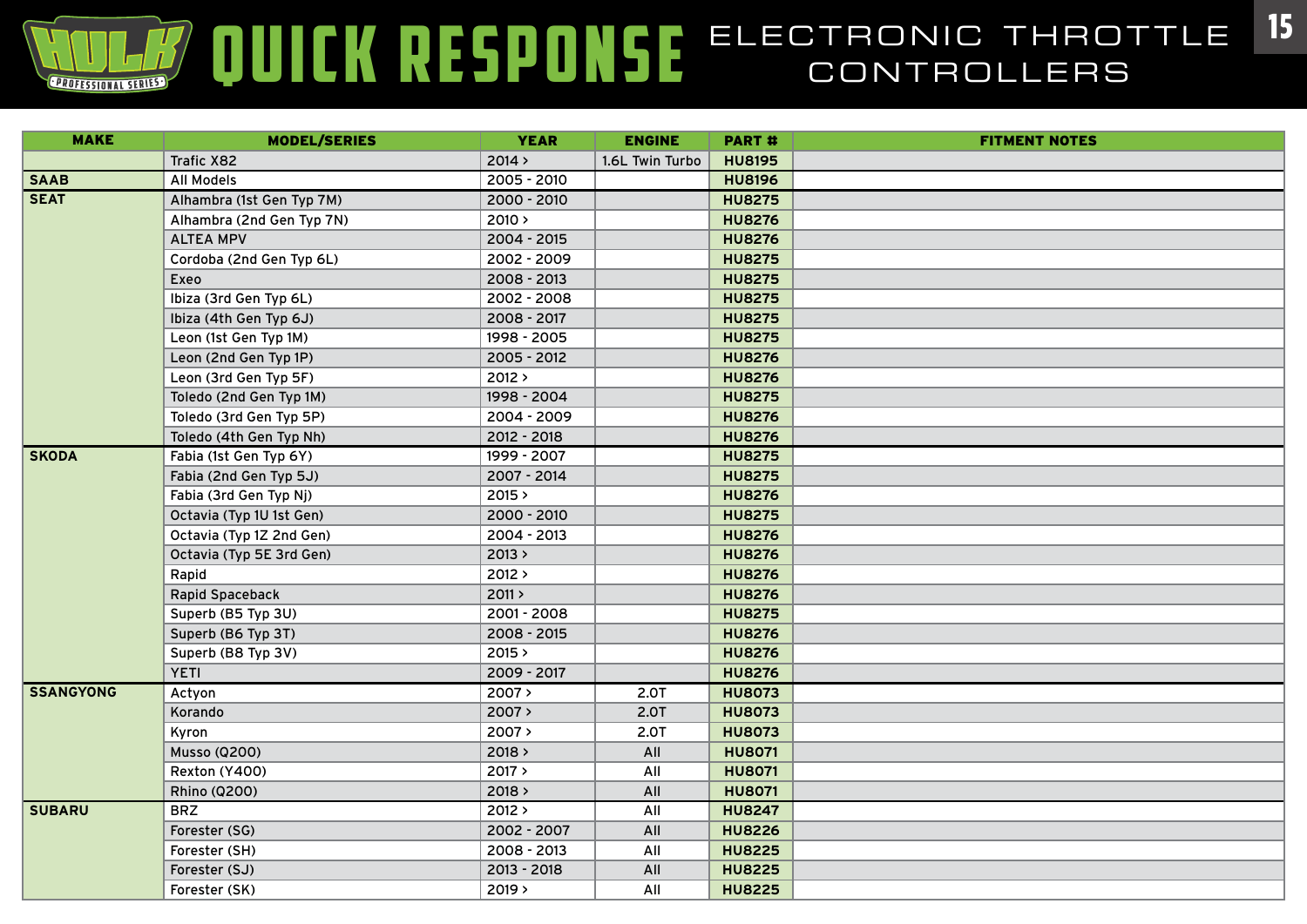| <b>MAKE</b>   | <b>MODEL/SERIES</b>           | <b>YEAR</b> | <b>ENGINE</b> | <b>PART#</b>  | <b>FITMENT NOTES</b> |
|---------------|-------------------------------|-------------|---------------|---------------|----------------------|
|               | Impreza (3rd Gen GE/GV/GH/GR) | 2007 - 2014 | All           | <b>HU8225</b> |                      |
|               | Impreza (4th Gen GJ/GP/VA)    | 2011 - 2016 | All           | <b>HU8225</b> |                      |
|               | Impreza (5th Gen GK/GT)       | 2016 >      | All           | <b>HU8225</b> |                      |
|               | Legacy (4th Gen BL/BP)        | 2003 - 2009 | All           | <b>HU8226</b> |                      |
|               | Legacy (5th Gen BM/BR)        | 2009 - 2014 | All           | <b>HU8225</b> |                      |
|               | Legacy (6th Gen BN/BS)        | 2014 - 2019 | All           | <b>HU8225</b> |                      |
|               | Levorg                        | 2016 - 2020 | All           | <b>HU8225</b> |                      |
|               | Liberty (4th Gen BL/BP)       | 2003 - 2009 | All           | <b>HU8226</b> |                      |
|               | Liberty (5th Gen BM/BR)       | 2009 - 2014 | All           | <b>HU8225</b> |                      |
|               | Liberty (6th Gen BN/BS)       | 2014 - 2019 | All           | <b>HU8225</b> |                      |
|               | Outback (3rd Gen)             | 2005 - 2009 | All           | <b>HU8226</b> |                      |
|               | Outback (4th Gen)             | 2009 - 2014 | All           | <b>HU8225</b> |                      |
|               | Outback (5th Gen)             | 2015 - 2019 | All           | <b>HU8225</b> |                      |
|               | Outback Sport (3rd Gen)       | 2007 - 2011 | All           | <b>HU8225</b> |                      |
|               | R1                            | 2005 - 2010 | All           | <b>HU8246</b> |                      |
|               | R <sub>2</sub>                | 2005 - 2010 | All           | <b>HU8246</b> |                      |
|               | WRX (3rd Gen)                 | 2007 - 2014 |               | <b>HU8225</b> |                      |
|               | WRX (4th Gen)                 | 2011 - 2016 | All           | <b>HU8225</b> |                      |
|               | XV                            | 2013 >      | All           | <b>HU8225</b> |                      |
|               | XV Crosstrek                  | 2013 >      | All           | <b>HU8225</b> |                      |
| <b>SUZUKI</b> | Alivio                        | 2014 >      |               | <b>HU8176</b> |                      |
|               | Ciaz                          | 2014 >      |               | <b>HU8176</b> |                      |
|               | Equator                       | 2004 >      |               | <b>HU8196</b> |                      |
|               | Grand Vitara (2nd Gen)        | 2015 >      |               | <b>HU8176</b> |                      |
|               | Grand Vitara (3rd Gen)        | 2005 - 2017 |               | <b>HU8176</b> |                      |
|               | <b>IGNIS</b>                  | 2016 >      |               | <b>HU8235</b> |                      |
|               | Jimny                         |             |               | <b>HU8176</b> | Check plug           |
|               | Jimny (4th Gen)               | 2018 >      |               | <b>HU8235</b> |                      |
|               | Mehran                        |             |               | <b>HU8235</b> |                      |
|               | Solio (4th Gen)               | 2008 - 2012 |               | <b>HU8176</b> |                      |
|               | Solio (5th Gen)               | 2012 - 2017 |               | <b>HU8176</b> |                      |
|               | Solio (6th Gen)               | 2017 >      |               | <b>HU8176</b> |                      |
|               | Swift (2nd Gen)               | 2004 - 2010 |               | <b>HU8176</b> |                      |
|               | Swift (3rd Gen)               | 2010 - 2017 |               | <b>HU8246</b> |                      |
|               | Swift (4th Gen)               | 2017 >      |               | <b>HU8235</b> |                      |
|               | SX4 (1st Gen)                 | 2006 - 2014 |               | <b>HU8176</b> |                      |
|               | SX4 (2nd Gen)                 | 2013 >      |               | <b>HU8176</b> |                      |
|               | Vitara (3rd Gen)              | 2005 - 2017 |               | <b>HU8176</b> |                      |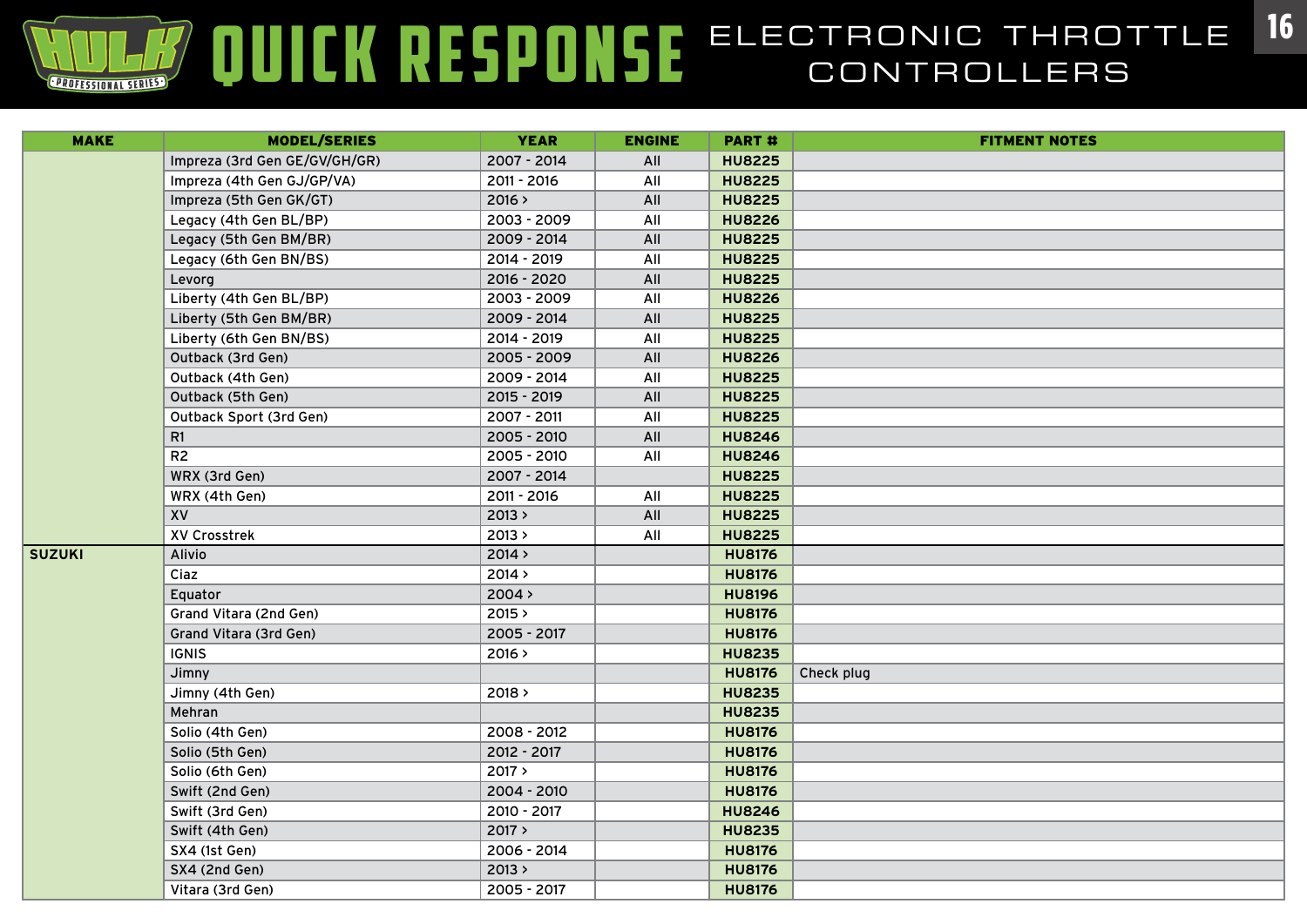| <b>MAKE</b>   | <b>MODEL/SERIES</b>                    | <b>YEAR</b> | <b>ENGINE</b> | <b>PART#</b>  | <b>FITMENT NOTES</b> |
|---------------|----------------------------------------|-------------|---------------|---------------|----------------------|
|               | Vitara (4th Gen)                       | 2015 >      |               | <b>HU8176</b> |                      |
| <b>TOYOTA</b> | 86                                     | 2012 >      | All           | <b>HU8247</b> |                      |
|               | 4Runner (N210)                         | 2002 - 2009 | All           | <b>HU8246</b> |                      |
|               | 4Runner (N280)                         | 2009 >      | All           | <b>HU8245</b> |                      |
|               | Alphard (AH2O 2nd Gen AUS Grey Import) | 2008 - 2015 |               | <b>HU8245</b> |                      |
|               | Alphard (AH30 3rd Gen AUS Grey Import) | 2015 >      |               | <b>HU8245</b> |                      |
|               | Altis (Corolla Equiv)                  | 2006 >      |               | <b>HU8245</b> |                      |
|               | Aurion (XV40)                          | 2006 - 2012 |               | <b>HU8245</b> |                      |
|               | Aurion (XV50)                          | 2012 - 2019 |               | <b>HU8245</b> |                      |
|               | Auris (E150 Corolla Equiv)             | 2006 - 2012 |               | <b>HU8245</b> |                      |
|               | Auris (E180 Corolla Equiv)             | 2012 - 2018 |               | <b>HU8245</b> |                      |
|               | Auris (E210 Corolla Equiv)             | 2018 >      |               | <b>HU8245</b> |                      |
|               | Avensis (T250)                         | 2009 - 2018 |               | <b>HU8245</b> |                      |
|               | Axio (Corolla Equiv)                   | 2006 >      |               | <b>HU8245</b> |                      |
|               | <b>Belta</b>                           | 2006 - 2016 |               | <b>HU8245</b> |                      |
|               | <b>Blade</b>                           | 2006 >      |               | <b>HU8245</b> |                      |
|               | Camry (XV30)                           | 2001 - 2006 |               | <b>HU8248</b> |                      |
|               | Camry (XV40)                           | 2006 - 2012 |               | <b>HU8245</b> |                      |
|               | Camry (XV50)                           | 2012 - 2019 |               | <b>HU8245</b> |                      |
|               | Camry (XV70)                           | 2017 >      |               | <b>HU8245</b> |                      |
|               | Corolla E140/E150                      | 2006 >      |               | <b>HU8245</b> |                      |
|               | Corolla E160/E170                      | 2012 >      |               | <b>HU8245</b> |                      |
|               | Corolla E180                           | 2018 >      |               | <b>HU8245</b> |                      |
|               | Crown (S180)                           | 2003 - 2008 |               | <b>HU8246</b> |                      |
|               | Crown (S200)                           | 2008 - 2012 |               | <b>HU8245</b> |                      |
|               | Crown (S210)                           | 2012 - 2018 |               | <b>HU8245</b> |                      |
|               | <b>Crown (S220)</b>                    | 2018 >      |               | <b>HU8245</b> |                      |
|               | Estima (XR50 - Tarago equivalent)      | 2006 >      |               | <b>HU8245</b> |                      |
|               | <b>Fielder</b>                         | 2006 >      |               | <b>HU8245</b> |                      |
|               | <b>FJ Cruiser</b>                      | 2006 >      | All           | <b>HU8246</b> |                      |
|               | Fortuner (AN150/AN160)                 | 2015 >      | All           | <b>HU8245</b> |                      |
|               | Fortuner (AN50/AN60)                   | 2004 - 2015 | All           | <b>HU8246</b> |                      |
|               | FR-S                                   | 2012 >      | All           | <b>HU8247</b> |                      |
|               | <b>FT86</b>                            | 2012>       | All           | <b>HU8247</b> |                      |
|               | GT86                                   | 2012 >      | All           | <b>HU8247</b> |                      |
|               | <b>HiAce (H200)</b>                    | 2004 - 2019 | All           | <b>HU8246</b> |                      |
|               | HiAce H300 (GDH300R)                   | 2019 >      | All           | <b>HU8245</b> |                      |
|               | HiLux (7th Gen N70)                    | 2004 - 2015 | All           | <b>HU8246</b> |                      |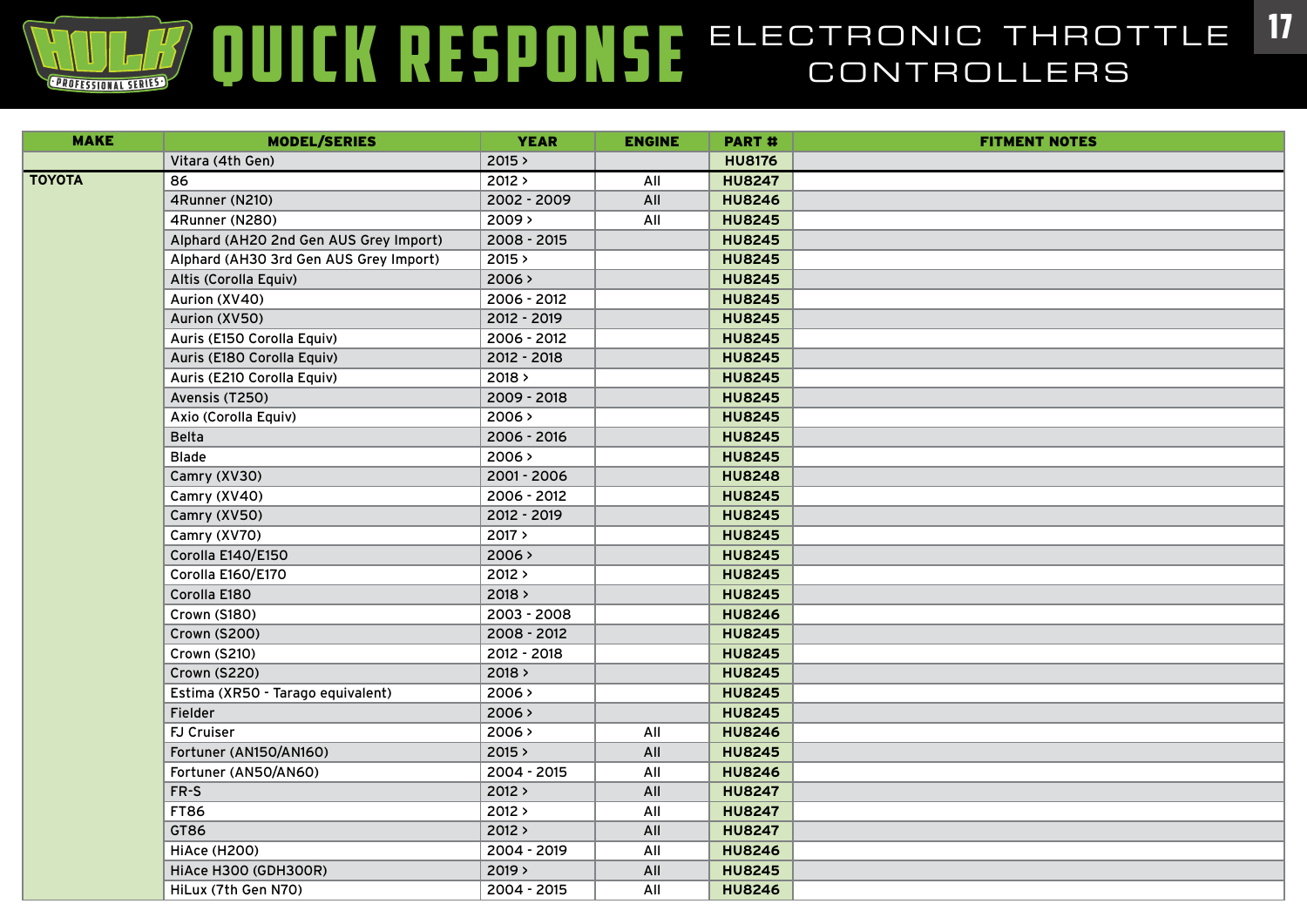# **ELECTRONIC ELECTRONIC THROTTLE 18**

| <b>MAKE</b> | <b>MODEL/SERIES</b>                     | <b>YEAR</b>   | <b>ENGINE</b> | <b>PART#</b>  | <b>FITMENT NOTES</b> |
|-------------|-----------------------------------------|---------------|---------------|---------------|----------------------|
|             | HiLux (8th Gen N80)                     | 2015 >        | All           | <b>HU8245</b> |                      |
|             | <b>HiLux Revo</b>                       | 2015 >        | All           | <b>HU8245</b> |                      |
|             | <b>HiLux Vigo</b>                       | 2004 - 2015   | All           | <b>HU8246</b> |                      |
|             | Innova (An140)                          | 2015 >        |               | <b>HU8245</b> |                      |
|             | Innova (An40)                           | 2004 - 2015   |               | <b>HU8246</b> |                      |
|             | <b>IST (XP110)</b>                      | 2007 - 2016   |               | <b>HU8245</b> |                      |
|             | Kluger (XU40)                           | 2007 - 2013   | All           | <b>HU8245</b> |                      |
|             | Kluger (XU50)                           | 2013 >        | All           | <b>HU8245</b> |                      |
|             | LandCruiser (200 Series)                | 2007 >        | All           | <b>HU8245</b> |                      |
|             | LandCruiser (VDJ76/78/79)               | 2007 - 9/2009 | All           | <b>HU8246</b> |                      |
|             | LandCruiser (VDJ76/78/79)               | 9/2009        | All           | <b>HU8245</b> |                      |
|             | LandCruiser (HJ100 Series)              | 2003 >        | <b>IHDFTE</b> | <b>HU8249</b> | Check plug           |
|             | LandCruiser 100 Series V8 Petrol        | 1998 - 2007   | Petrol        | <b>HU8248</b> |                      |
|             | Mark X (X120)                           | 2004 - 2009   |               | <b>HU8246</b> |                      |
|             | Mark X (X130)                           | 2009 - 2019   |               | <b>HU8245</b> |                      |
|             | Matrix (E130)                           | 2003 - 2008   |               | <b>HU8248</b> |                      |
|             | Matrix (E140)                           | 2009 - 2014   |               | <b>HU8245</b> |                      |
|             | Noah (R80 - AUS Grey Import)            | 2014 >        |               | <b>HU8245</b> |                      |
|             | Picnic (XM20)                           | 2001 - 2009   |               | <b>HU8248</b> |                      |
|             | Prado (J120)                            | 2002 - 2009   | All           | <b>HU8246</b> |                      |
|             | Prado (J150)                            | 2009 >        | All           | <b>HU8245</b> |                      |
|             | Previa (XR50 - Tarago Equivalent)       | 2006 >        |               | <b>HU8245</b> |                      |
|             | Prius (XW20)                            | 2004 - 2009   |               | <b>HU8246</b> |                      |
|             | Prius (XW30)                            | 2010 - 2015   |               | <b>HU8245</b> |                      |
|             | Prius (XW50)                            | 2016 >        |               | <b>HU8245</b> |                      |
|             | <b>RAV4 (XA30)</b>                      | 2005 - 2016   | All           | <b>HU8245</b> |                      |
|             | <b>RAV4 (XA40</b>                       | 2012 - 2018   | All           | <b>HU8245</b> |                      |
|             | <b>RAV4 (XA50)</b>                      | 2018 >        | All           | <b>HU8245</b> |                      |
|             | Sequoia (XK60)                          | 2007 >        |               | <b>HU8245</b> |                      |
|             | Sienna (XI30)                           | 2010 >        |               | <b>HU8245</b> |                      |
|             | Tacoma (2Nd Gen)                        | $2005 - 2015$ | All           | <b>HU8246</b> |                      |
|             | Tacoma (N300 3Rd Gen)                   | 2016 >        |               | <b>HU8245</b> |                      |
|             | Tarago (Xr50)                           | 2006 >        |               | <b>HU8245</b> |                      |
|             | Tundra (Xk50)                           | 2007 >        | All           | <b>HU8245</b> |                      |
|             | Urban Cruiser (Xp110)                   | 2007 - 2016   |               | <b>HU8245</b> |                      |
|             | Vellfire (AH2O 2nd Gen AUS Grey Import) | 2008 - 2015   |               | <b>HU8245</b> |                      |
|             | Vellfire (AH30 3rd Gen AUS Grey Import) | 2015 >        |               | <b>HU8245</b> |                      |
|             | Verso (AUS Grey Import)                 | 2009 - 2018   |               | <b>HU8245</b> |                      |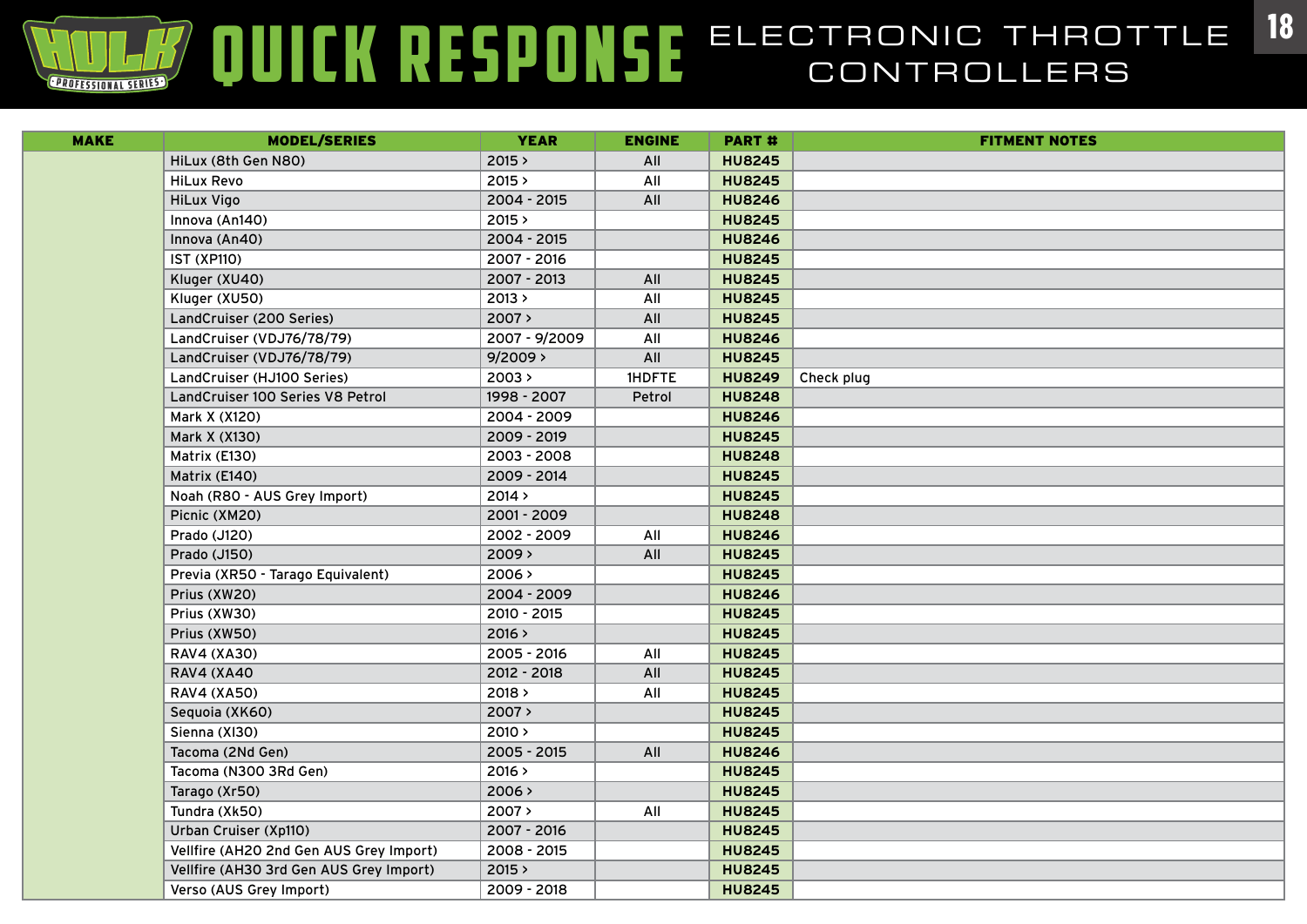| <b>MAKE</b>       | <b>MODEL/SERIES</b>           | <b>YEAR</b> | <b>ENGINE</b> | <b>PART#</b>  | <b>FITMENT NOTES</b> |
|-------------------|-------------------------------|-------------|---------------|---------------|----------------------|
|                   | Vios (XP150 Yaris Equivalent) | 2013 >      |               | <b>HU8245</b> |                      |
|                   | Vitz (XP130 Yaris Equivalent) | 2011 >      |               | <b>HU8245</b> |                      |
|                   | Vitz (XP90 Yaris Equivalent)  | 2005 - 2011 |               | <b>HU8245</b> |                      |
|                   | Wish (AE10)                   | 2003 - 2009 |               | <b>HU8248</b> |                      |
|                   | Wish (AE20 AUS Grey Import)   | 2009 - 2017 |               | <b>HU8245</b> |                      |
|                   | Yaris (XP130)                 | 2011 >      |               | <b>HU8245</b> |                      |
|                   | Yaris (XP150)                 | 2013 >      |               | <b>HU8245</b> |                      |
| <b>VOLVO</b>      | C30                           | 2006 - 2013 |               | <b>HU8265</b> |                      |
|                   | C70 (1st Gen)                 | 1999 - 2005 |               | <b>HU8265</b> |                      |
|                   | C70 (2nd Gen)                 | 2006 - 2013 |               | <b>HU8265</b> |                      |
|                   | S40 (1st Gen)                 | 1999 - 2004 |               | <b>HU8265</b> |                      |
|                   | S40 (2nd Gen)                 | 2004 - 2012 |               | <b>HU8265</b> |                      |
|                   | S60 (1st Gen)                 | 2000 - 2009 |               | <b>HU8265</b> |                      |
|                   | S60 (2nd Gen)                 | 2010 - 2018 |               | <b>HU8265</b> |                      |
|                   | S60 (3rd Gen)                 | 2019 >      |               | <b>HU8265</b> |                      |
|                   | S80 (1st Gen)                 | 1998 - 2006 |               | <b>HU8265</b> |                      |
|                   | S80 (2nd Gen)                 | 2006 - 2016 |               | <b>HU8265</b> |                      |
|                   | V40                           | 2012 - 2019 |               | <b>HU8266</b> |                      |
|                   | V40 (1st Gen)                 | 1999 - 2004 |               | <b>HU8265</b> |                      |
|                   | V40 Cross Country             | 2013 >      |               | <b>HU8266</b> |                      |
|                   | <b>V50</b>                    | 2004 - 2012 |               | <b>HU8265</b> |                      |
|                   | V70 (2nd Gen)                 | 2000 - 2007 |               | <b>HU8265</b> |                      |
|                   | V70 (3rd Gen)                 | 2007 - 2016 |               | <b>HU8265</b> |                      |
|                   | XC60 (1st Gen)                | 2009 - 2017 |               | <b>HU8265</b> |                      |
|                   | XC60 (2nd Gen)                | 2017 >      |               | <b>HU8266</b> |                      |
|                   | XC70 (2nd Gen)                | 2000 - 2007 |               | <b>HU8265</b> |                      |
|                   | XC70 (3rd Gen)                | 2007 - 2016 |               | <b>HU8265</b> |                      |
|                   | XC90 (2nd Gen)                | 2014 >      |               | <b>HU8266</b> |                      |
| <b>VOLKSWAGON</b> | Amarok                        | 2010 >      | All           | <b>HU8275</b> |                      |
|                   | Amarok (V6)                   | 2016 >      | All           | <b>HU8275</b> |                      |
|                   | Beetle (A5)                   | 2011 >      |               | <b>HU8276</b> |                      |
|                   | Beetle (New Beetle)           | 1998 - 2011 |               | <b>HU8276</b> |                      |
|                   | <b>Bora</b>                   | 1999 - 2005 |               | <b>HU8275</b> |                      |
|                   | Caddy (Typ 2K 3rd Gen)        | 2003 >      |               | <b>HU8276</b> |                      |
|                   | cc                            | 2008 - 2017 |               | <b>HU8276</b> |                      |
|                   | Crafter                       | 2006 - 2017 | All           | <b>HU8166</b> |                      |
|                   | Crafter                       | 2017 >      | All           | <b>HU8275</b> |                      |
|                   | EOS                           | 2006 - 2015 |               | <b>HU8276</b> |                      |